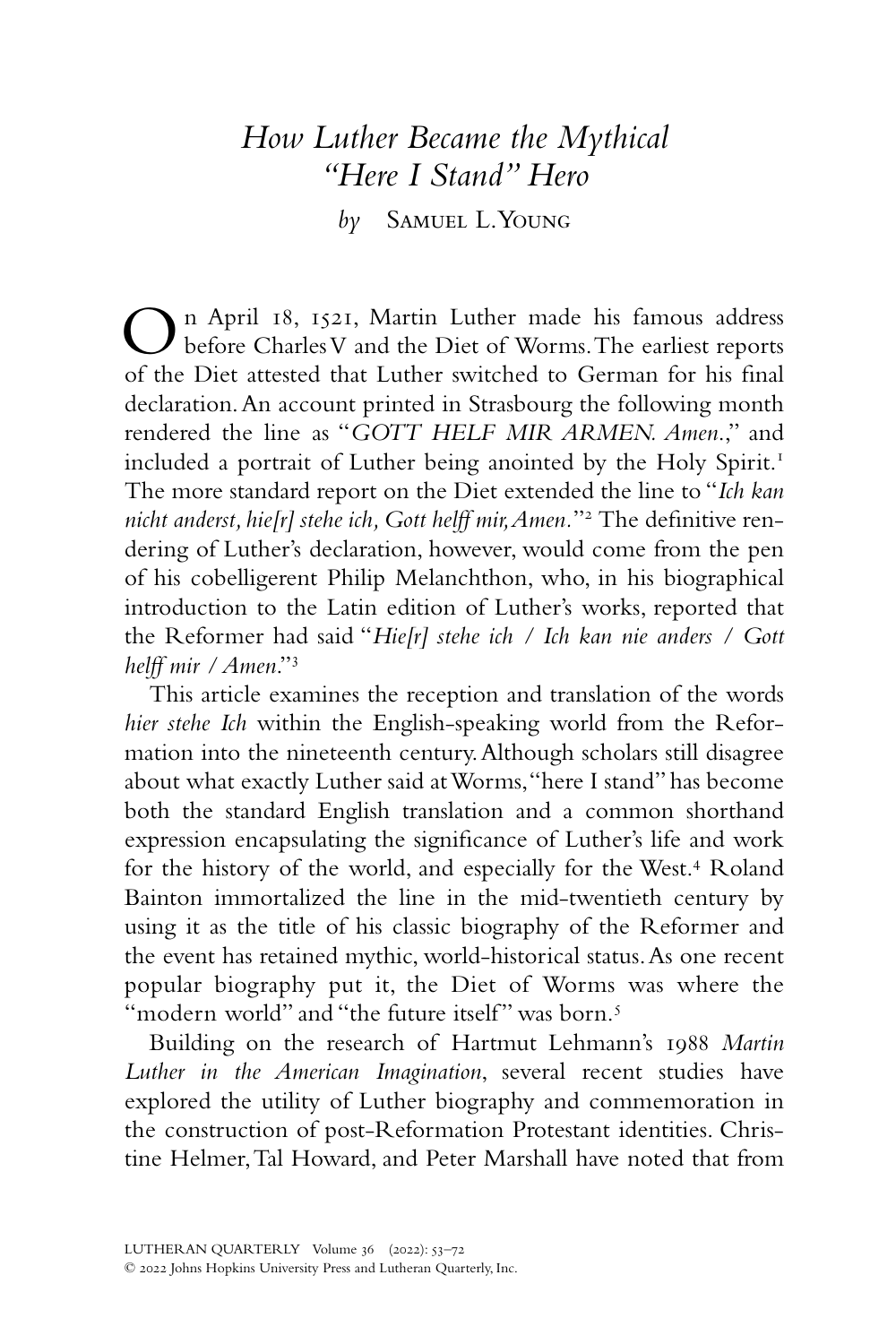the nineteenth century, the memory of Luther was instrumentalized to reinforce the Western liberal order, whether that be democratic or republican forms of government, or even a nationalized German identity.<sup>6</sup> This article extends this line of analysis to one aspect of Luther's reception in England and the United States and explores the reasons why he became a figure of universal significance in the popular imagination. First, the rise of the "here I stand" translation in the eighteenth and nineteenth-century English-language biographies of Luther corresponded with an emphasis on the Diet of Worms speech as the iconic moment in the Reformer's life. Earlier English biographies of the Reformer had often elided or neglected his speech at Worms, centering on other moments of Luther's life as the most pivotal for the early Reformation. As translations of *hier stehe Ich* became standardized, the event came to the fore as the most significant turning point in Luther's life. Second, this development in Luther biography led to the phrase "here I stand" and the Reformer himself being invested with various kinds of universal meaning. By this, I mean that men and women were convinced that their world would not be what it was without Luther's confession at Worms, that it fundamentally altered the direction of human history. Evangelical and confessional historians elevated the Reformer as a paragon of piety and zealous courage, the stand at Worms confirming the righteousness of Luther's movement. Decidedly secular histories of the Reformation (which until the nineteenth century had almost universally disparaged the Reformer) also made Luther their champion, exalting him as an exemplar of civilization, enlightenment, or liberty writ large. In this sense, Luther and his stand were malleable memories, capable of being employed to defend a host of causes, virtues, and ideals.

# *The Emergence of "Here I Stand"*

Sixteenth- and seventh-century English examinations of the Reformation—if they included the Diet of Worms—did not settle on a uniform translation of Luther's speech. An English version of Melanchthon's account appeared in 1561 with the phrase "Here upon I rest, I know not what else I would say, God helpe me. So be it."7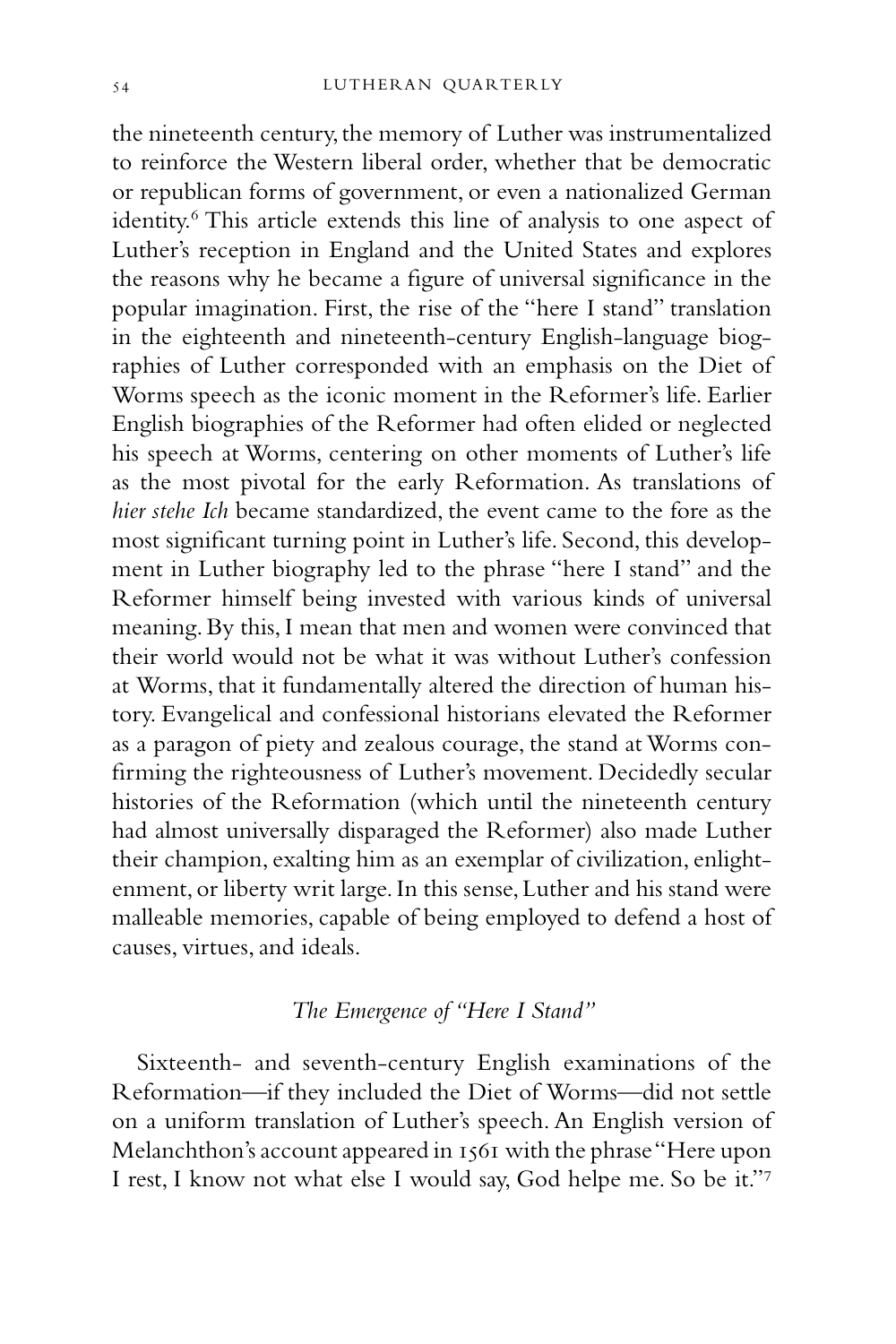The magisterial history of the Reformation written by the Lutheran historian Johannes Sleidan included a long interlude on the Diet of Worms and appeared in an English translation in 1560. Without referring to the *hier stehe Ich*, Sleidan quoted large portions of the rest of Luther's speech concerning the authority of scripture relative to the fallibility of the "Bishoppe of Rome" and the "Counsels."8 Luther's place at Worms was most popularized to English audiences by the many editions of John Foxe's *Book of Martyrs*. 9 Foxe's work included an entire chapter on Luther at Worms and copied large amounts of Melanchthon's account. The fourth edition of the *Acts and Monuments* clarified the English translation of Melanchthon, by rendering the Reformer's declaration as "Hereupon I stand and rest. I have not what els to say. God have mercy upon me."10 Although Luther was not killed for his protest, Foxe's popularity guaranteed that Luther's efforts for reformation would continue to resonate within discourses of Protestant martyrdom well into the nineteenth century.11 Seventeenth-century biographies offered their own rendering of Luther's speech. An English edition of *The Life and Death of Martin Luther* by Silesian Calvinist Melchior Adam, translated by Anglican cleric and schoolmaster Thomas Hayne in 1641, expressed the famous line from Melanchthon's account as "This will I stand to: vary from this I may not. God Helpe me, Amen."12

It was, however, more common for early modern histories of the Reformation to neglect Worms altogether, or to summarize the events without comment on Luther's speech. Anglican convert John Bale's 1554 *Pageant of the Popes* included a long interlude on Luther's Reformation, but nothing on Worms.<sup>13</sup> In the seventeenth century, several surveys of church history offered summaries or paraphrases of Luther's performance at Worms, but no quotations.14 The Scottish philosopher Gilbert Burnet examined the life and theology of Luther in his voluminous *History of the Reformation of the Church of England,* but without mention of the Diet.15 The great French encyclopedists—the Catholic Louis Moreri and the Huguenot Pierre Bayle—wrote important biographical articles on Luther for English audiences. Moreri's account of the Reformer's life, though mildly critical, briefly included Luther's appeal to the Emperor, noting that the monk appeared at Worms to "[maintain] the Truth with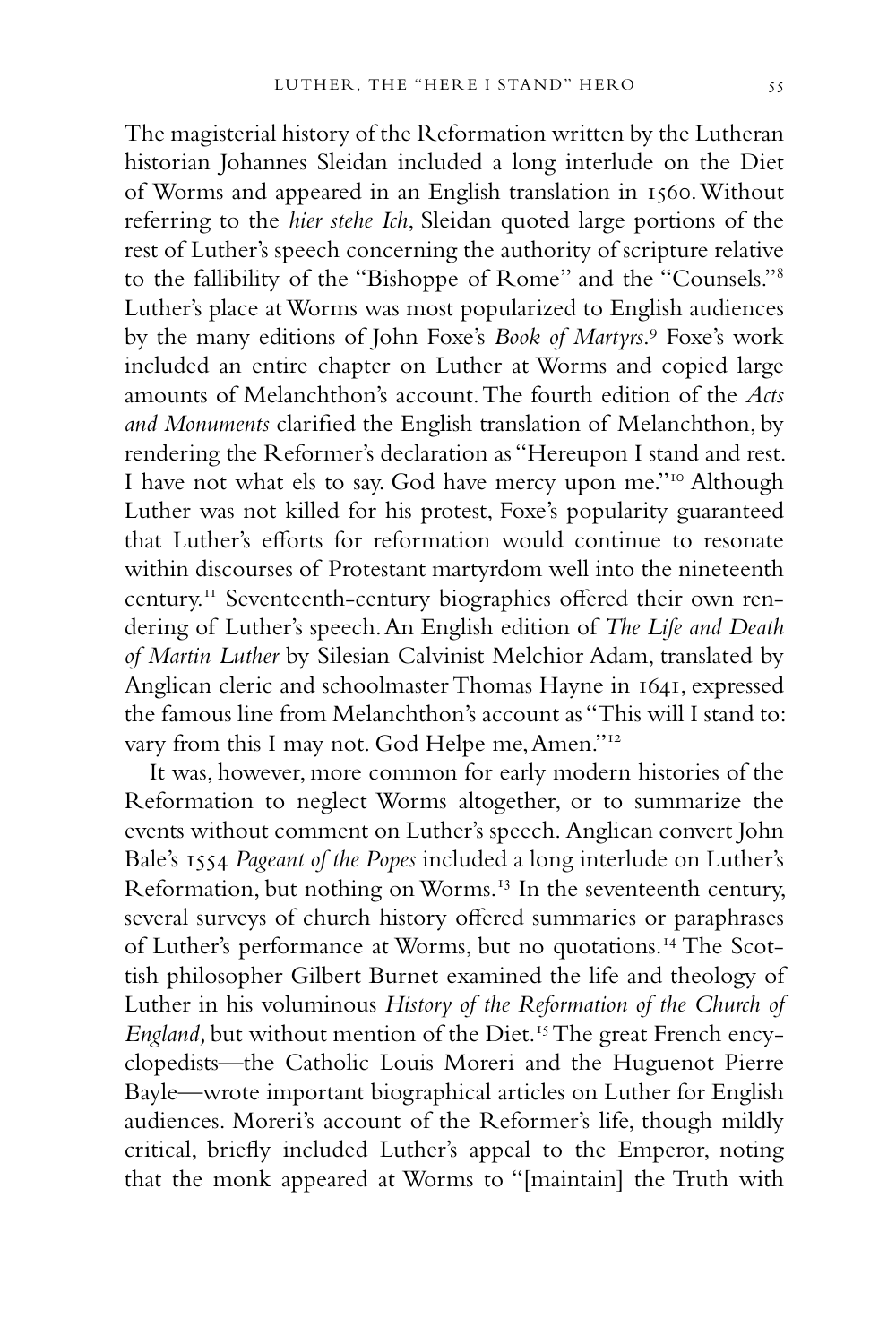an undaunted Resolution."16 In his own work, Bayle attempted to vindicate the Reformer from the attacks of his Catholic critics (including Moreri) by examining, quoting, and critiquing many of the existing French and German historical accounts of the Reformation. It was an exhaustive and thorough bibliography of continental works—the first to be translated into English—but did not concern itself with uncontested biographical details like the Diet.17 Despite the popularity of the accounts from Sleidan, Melanchthon, and Foxe, sixteenth- and seventeenth-century histories of the Reformation were just as likely to omit the Diet of Worms as they were to include it.

Other aspects of Luther's life proved more popular to English readers. Rather than his speech to the Diet, the most repeated Luther anecdote in seventeenth-century print was his initial reaction to being called before the emperor. After receiving his summons, the Reformer's allies begged him not to go to Worms, certain that it would lead to his martyrdom. According to Melanchthon, Luther responded that he was "determined to enter Wormes, in the name of the Lord Jesus Christ: yea, although I knew ther were so many Deuils to resist me, as ther are tyles to cover the houses in Wormes."18 English ministers repeated this story ad nauseam, convinced that Luther's bravery to defy the pope, emperor, and the devil himself would inspire similar courage in their parishioners.<sup>19</sup> There was also a different "here I stand" moment in Luther's life that captured English attention apart from his speech at the Diet of Worms. In 1522, while writing against Henry VIII, Luther affirmed his commitment to scripture over tradition by declaring "*Hic sto, hic sedeo, . . . hic triumpho, hic insulto, Papistis, Thomistis, Henricistis . . . Dei verbum est super omnia* [Here I stand, here I sit, . . . here I triumph, here I insult Papists, Thomists, Henricians . . . God's word is above all]."20 By the late sixteenth and early seventeenth century, this passage was referenced by English Catholics and Protestants alike as a synopsis of Protestant conviction. Compared to the various English translations of *hier stehe Ich*, the Latin *hic sto* offered a much more straight-forward phrase for translators. Across all English references to this passage it was universally translated as "here I stand."21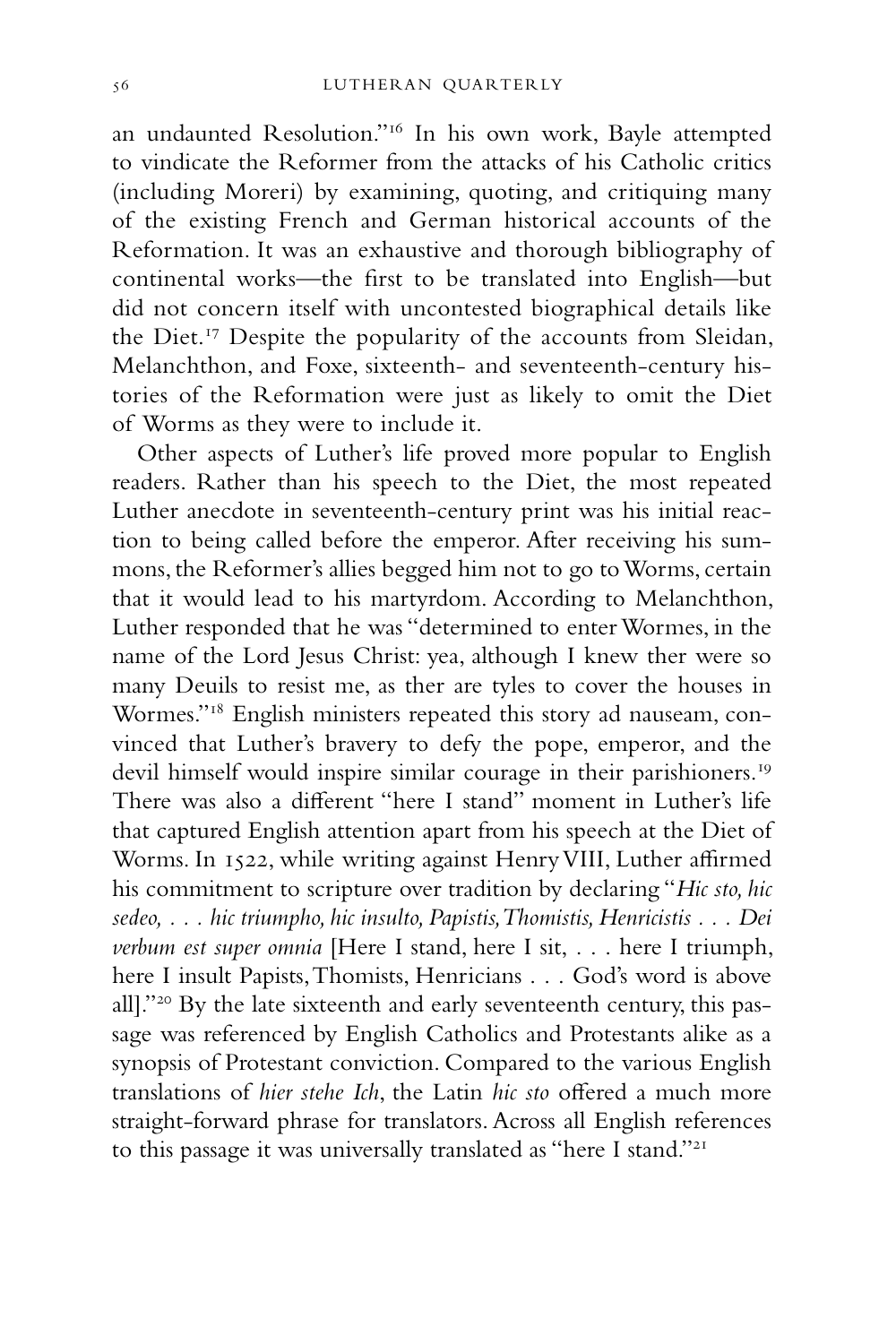Although many of the later epitomes and abridgments of Foxe's *Book of Martyrs* would cut the chapter on Worms, one continuation of Foxe was the first to translate Luther's speech as "here I stand." Thomas Mall's 1665 *Sufferers Mirrour* intended to shorten Foxe's narrative and clarify his language for popular readers. In this effort, Foxe's "Hereupon I stand and rest" became the more direct "Here I stand. I have nothing else to say. God be merciful to me."<sup>22</sup> There are several possible reasons why Mall chose to clarify Foxe in this rendering. First, it is likely that he connected the *hic sto* against Henry as linguistically equivalent to the *hier stehe Ich* at Worms. A few pages after his description of Worms, he included Luther's diatribe against King Henry, quoting the standard English translation of the *hic sto*  paragraph.23 Apart from maintaining linguistic consistency, Mall's clarification of Foxe also imbued the scene at Worms with a sense of drama, and it is possible he was inspired to make this change by the English stage.

Since the turn of the seventeenth century, "here I stand" became a common dramatic declaration in English plays, particularly in scenes where protagonists faced scrutiny by their superiors or the law.<sup>24</sup> Scholars have long found direct and indirect references to Luther in Shakespeare's corpus, including a tongue-in-cheek reference to a "diet" of "politic worms" from Hamlet in reference to the death of Polonius.25 The Bard was intimately familiar with Luther's thought, and studies have argued that both *Hamlet* and *Measure for Measure* contain deep critiques of the Protestant Reformer.<sup>26</sup> Shakespeare mostly reserved his use of "here I stand" for characters reckoning with their evil actions. In an early edition of *Henry VI,* it is put in the mouth of the nefarious Clifford. When confronted by the Duke of York for his unjust actions, Clifford declares "here I stand and pitch my foot to thine," vowing not to go further until he or his opponent was dead. In a later edition of the play, when Clifford is hunted by Richard for killing women and children, he famously responds "Ay, crookback, here I stand to answer thee, / Or any he the proudest of thy sort."27 A more comedic scene from *Henry IV* inverted the traditional setting of the phrase as a response to impending judgment. Here, the foolish boor Falstaff prepares to impersonate prince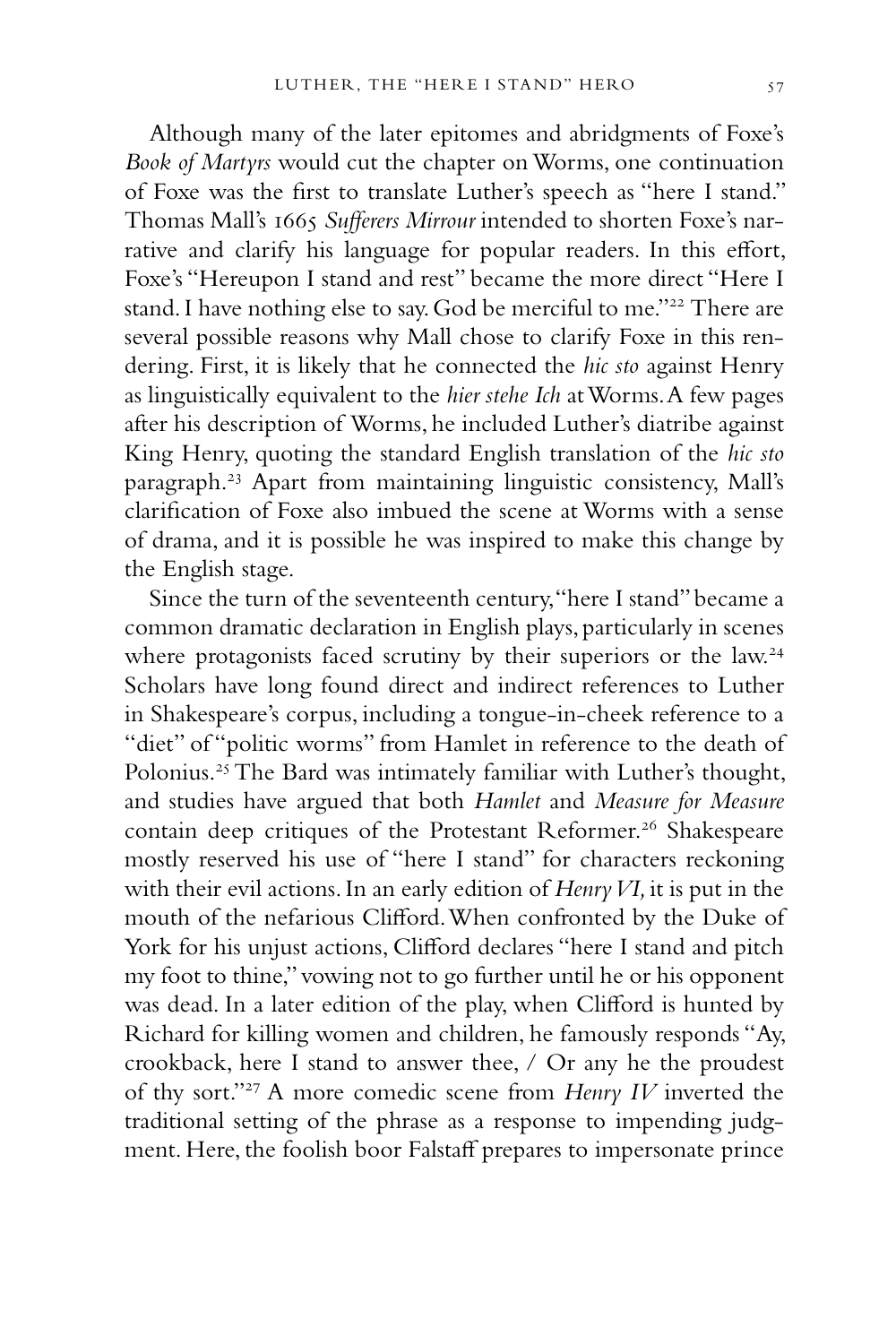Henry in a raucous scene at the pub. "Here I stand," he begins, inviting his friends to "judge" his impression.<sup>28</sup> While it is unclear if Shakespeare consciously connected his characters' "here I stand" moments with the Protestant Reformer, his plays popularized the phrase as a dramatic exultation. By the time Thomas Mall clarified Foxe's prose in 1665, "here I stand" was clearly meant to convey the drama of Luther's predicament at the Diet of Worms.

Mall's translation, however, would not catch on in other English accounts of the Reformation, and the trend of excluding or understating the Diet of Worms continued into the eighteenth century. Luther did not fare well with popular historians of this era. Edward Gibbon's *Decline and Fall of the Roman Empire* and David Hume's *History of England* excoriated the Reformer's character. Although the Protestant Reformation was "solid and important" in liberating Europe from the clutches of tyrannical Catholicism, they believed Luther to be an unintentional and accidental harbinger of cultural innovation.<sup>29</sup> Neither historian cited the speech at Worms as an important episode in the intellectual liberation of Europe. The event did receive more attention from Scottish historian William Robertson in his *History of the Reign of the Emperor Charles V*. In his political analysis of Worms, Robertson reasoned that Charles had to punish Luther in order to appease Pope Leo and thereby win an ally against the French. Robertson duly mentioned and described Luther's appearance at the Diet, but only as a turning point in the popularity of the Protestant movement.<sup>30</sup> These works of Gibbon, Hume, and Robertson constituted the most widely read historical writings in eighteenth-century America and Britain.31 None of these authors attributed historical weight to Luther's speech at Worms, nor did they imbue the Reformer's actions with any kind of universal meaning. For them, Luther's Reformation was an important historical fact, but the Reformer himself did not deserve adulation or emulation.

Luther's *hier stehe Ich* did remain significant for evangelical and confessional historians, who understood the Reformer's experience as a great universal victory for true religion. The Lutheran historian Johann Mosheim constructed his multi-volume history of the Reformation around the life of Luther, noting especially the Reformer's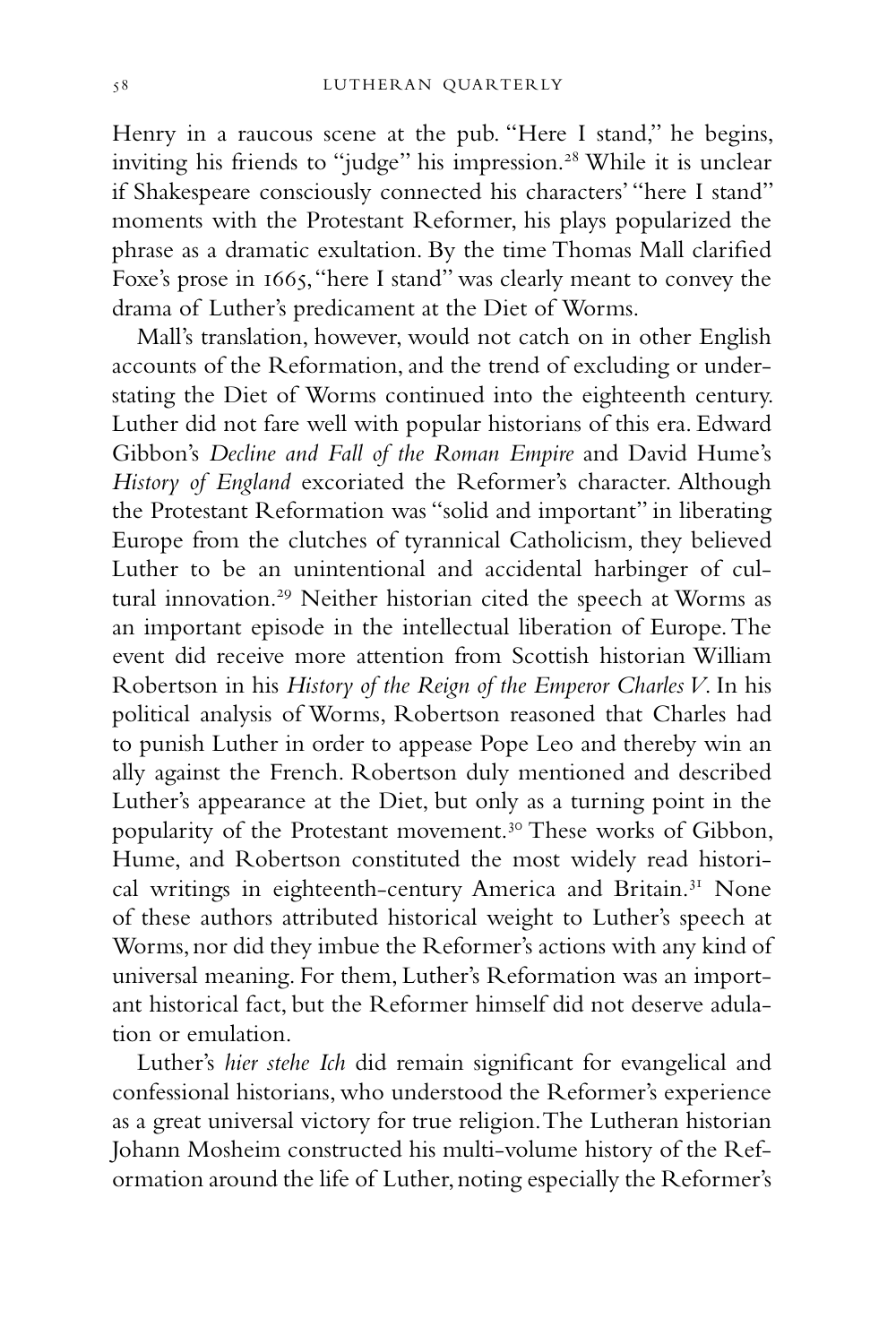bravery and courage at the Diet as confirmation of his piety and the Lord's favor.<sup>32</sup> Mosheim's Scottish translator and editor, Archibald Maclaine, went further in his laudatory description of Luther at Worms. The Reformer, according to Maclaine, was the paragon of patience, virtue, "rational zeal, generous probity, and Christian fortitude." He was the ideal Christian, quietly and firmly appealing to the truth of scripture against the forces of sin, superstition, and tyranny.33 Although not quoting *hier stehe Ich* directly, Maclaine's translation of Mosheim would prove incredibly popular in Britain and the United States, confirming for readers the historical significance of Luther's speech at Worms.

# *From Wesley to 1817*

Mosheim's biographical emphases would be mirrored by none other than a seventy-five-year-old John Wesley. In 1778, Wesley translated and excerpted portions of Johann Daniel Herrnschmidt's 1742 *Life of Luther* for his new magazine, *The Arminian*. Luther, of course, had played a conspicuous part in Wesley's conversion. Famously, his heart was "strangely warmed" after hearing a group of Moravians read the Reformer's preface to the Epistle to the Romans. Herrnschmidt was a Halle pietist and his depiction of Luther fit Wesley's vision of Methodist devotion. In his translation, Wesley harked back to Thomas Mall's rendering, writing both the German and the English for his magazine's readers: "*Hier stehe ich: Ich kan nicht anders: Gott helfe mir! Amen,*' That is, 'Here I stand: I can do no otherwise: God help me! Amen."34 Wesley's translation was repeated in the early nineteenth century in the prolific church histories from evangelical Anglicans Joseph and Isaac Milner. In the volume on the Reformation (finished by Isaac after Joseph's death), Luther's Worms speech is recorded in full, punctuated with the German and English translation of the final line: "*Hie[r] stehe ich / Ich kan nicht anders / Gott helff mir / Amen*. Here I stand, I cannot do otherwise. May God help me. Amen."35 Other accounts of Luther from the early nineteenth century tried their hand at translating the German declaration of the Reformer. American Lutheran Ernest Hazelius's short biography of Luther in 1813 rendered the phrase as "here I am,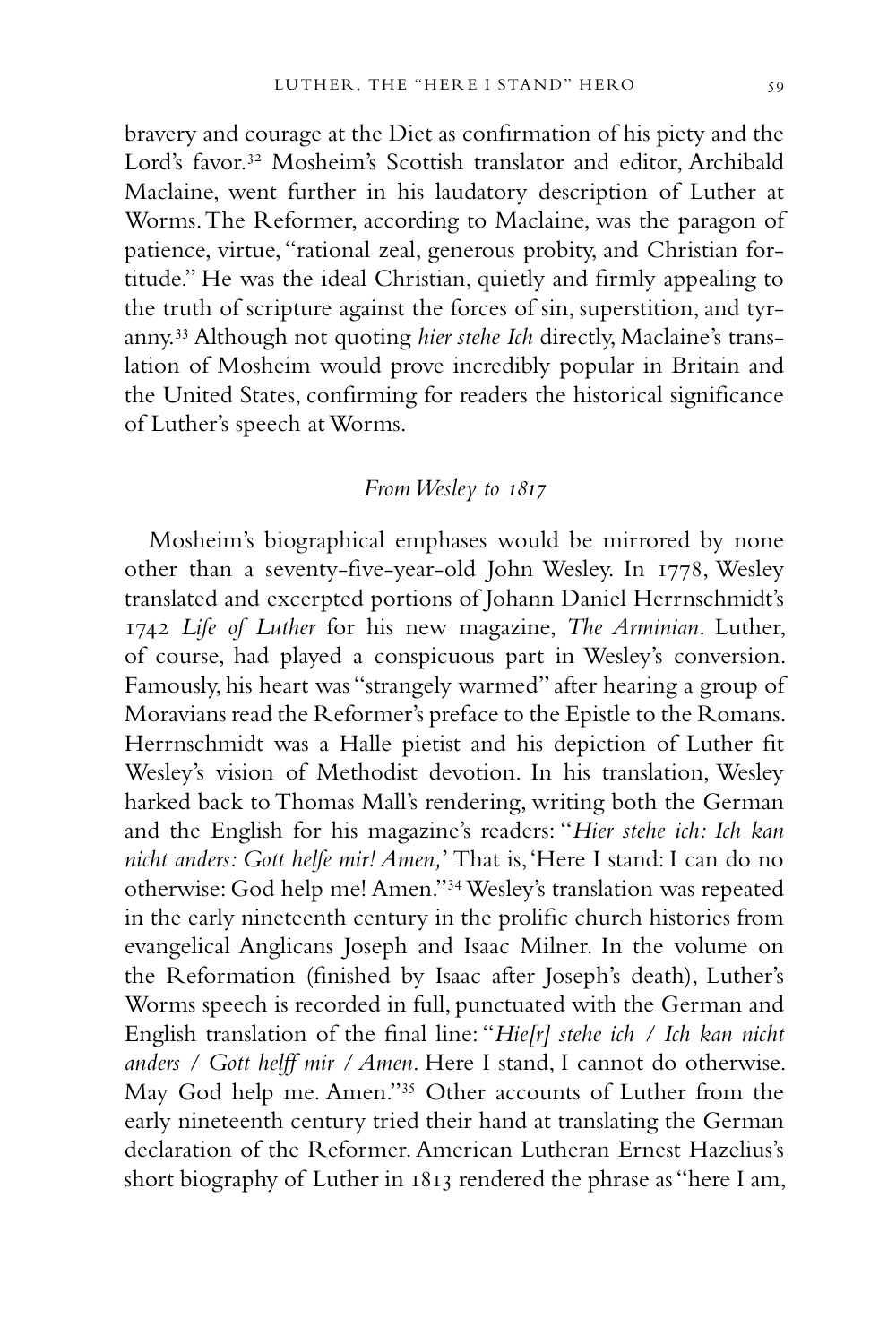I can do no otherwise." The famed Unitarian Joseph Priestley, in his *General History of the Christian Church*, translated it as "This is my final resolution, I shall take no other."36 Despite these variations, the many works that replicated the Milners' "here I stand" gloss disclose the translation's staying power and popularity. The Scotsman Alexander Bower included it in his 1813 biography of Luther, as did the various adaptations of both Milner's *Church History* and Foxe's *Book of Martyrs* that were published in the 1810s.<sup>37</sup>

As "here I stand" became more popular as a translation, so did the attribution of religious and historical weight to the Diet of Worms. Rebecca Eaton, a Massachusetts school teacher who adapted Milner's *Church History* for children, remarked that at Worms Luther spoke "with the eloquence of Cicero, the humility of a Christian, and amazing depth of understanding."38 For Eaton, the Diet of Worms marked a turning point in human history, where the great warrior for truth and piety fought against the forces of evil and emerged unscathed. In her hagiography of the Reformer, Eaton intimated that Luther's example ought to be emulated by the children who would read her book. Luther's life represented the struggle of faith for all Christians, young and old, male and female. Through the efforts of these evangelical and confessional readings of Reformation history, Luther's appearance at Worms became more than a piece of biographical data, and began to be invested with universal meaning—an event that had fundamentally determined the shape of the contemporary world.

The full extent of this development can be seen in the Reformation Jubilee celebrations that took place on October 31, 1817, throughout the United States. Although the celebrations were to commemorate the posting of the 95 Theses, the most popular and well-attended commemoration focused instead on the Reformer's stand at Worms. 5,000 attendees participated in the New York City Jubilee commemoration, which included selections from Handel's *Messiah* and a sermon from a promising young Lutheran minister, Frederick Christian Schaeffer. Relying especially on Mosheim, the sermon was part biography and part exhortation. After the minister recited the Worms speech in full ("*Here I stand; I cannot act*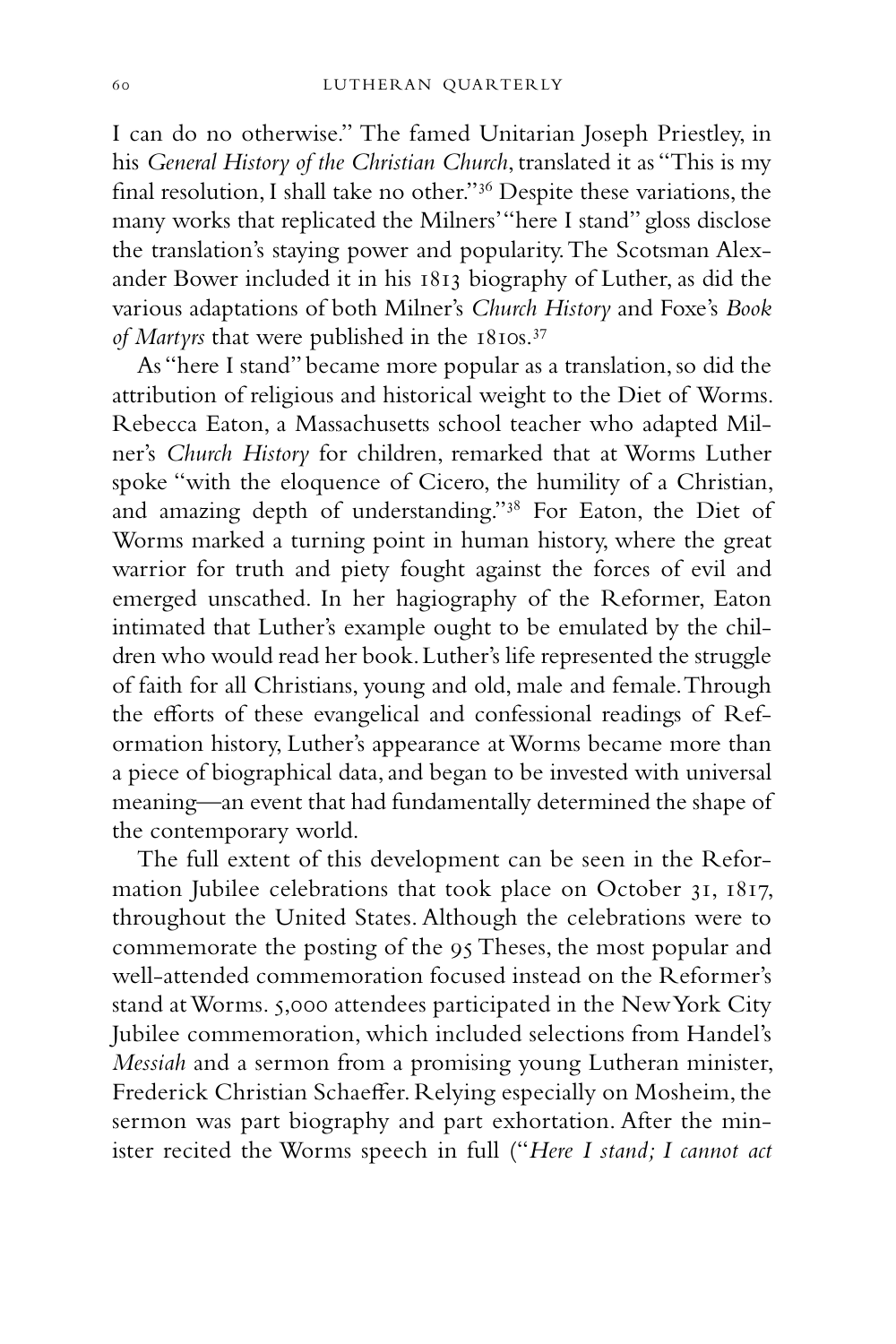*otherwise: so help me God. Amen!* "), he paused to declare that "no one can withhold his admiration of so noble a reply,—so extraordinary and laudable a resolution,— such invincible integrity and zeal, in so just a cause."39 Luther's piety and example ought to inspire and encourage all Americans, Schaeffer reasoned, because it was his actions that became the basis of American political virtues.40 After exhorting his listeners to mark their lives with pious gratitude to the Lord, the minister ended his sermon with a return to Luther at Worms.

In our endeavours to "overcome evil with good," in defence of the truth, in defiance of opposition, in the conscientious discharge of our duties as Christians, as *enlightened Christians*, let us prove that we are actuated by a well founded faith, that our motives are pure; that our principles are strictly evangelical. And relying upon that God who strengthened and protected Luther, let us say with him, in our whole conduct:

### HERE I STAND; I CANNOT ACT OTHERWISE: SO HELP ME GOD! AMEN!41

When this sermon was published the following year, Schaeffer included a commissioned frontispiece depicting Luther at the Diet of Worms, captioned with the original German and the "here I stand" translation. In his review of the sermon, Yale theologian Ezra Stiles noted that the artwork was "well done" and would not "fail to impress the memory of young people with the heroic declaration of Luther . . . before the diet of Worms, on pain of death."42 The translation also appeared in many of the other published Jubilee sermons from that year (including a sermon given by F.C. Schaeffer's older brother David), and was further utilized in the Luther biographies published the following spring.43 Roman Catholic critics of the Jubilee noted this emphasis on Worms, and tailored their critiques accordingly. In one satirical response to the sermons of Frederick and David Schaeffer, the Jesuit priest John William Beschter resurrected the dead Luther to scold his present-day defenders. Parodying the frontispiece of F.C. Schaeffer's published sermon, Luther declares in German and English: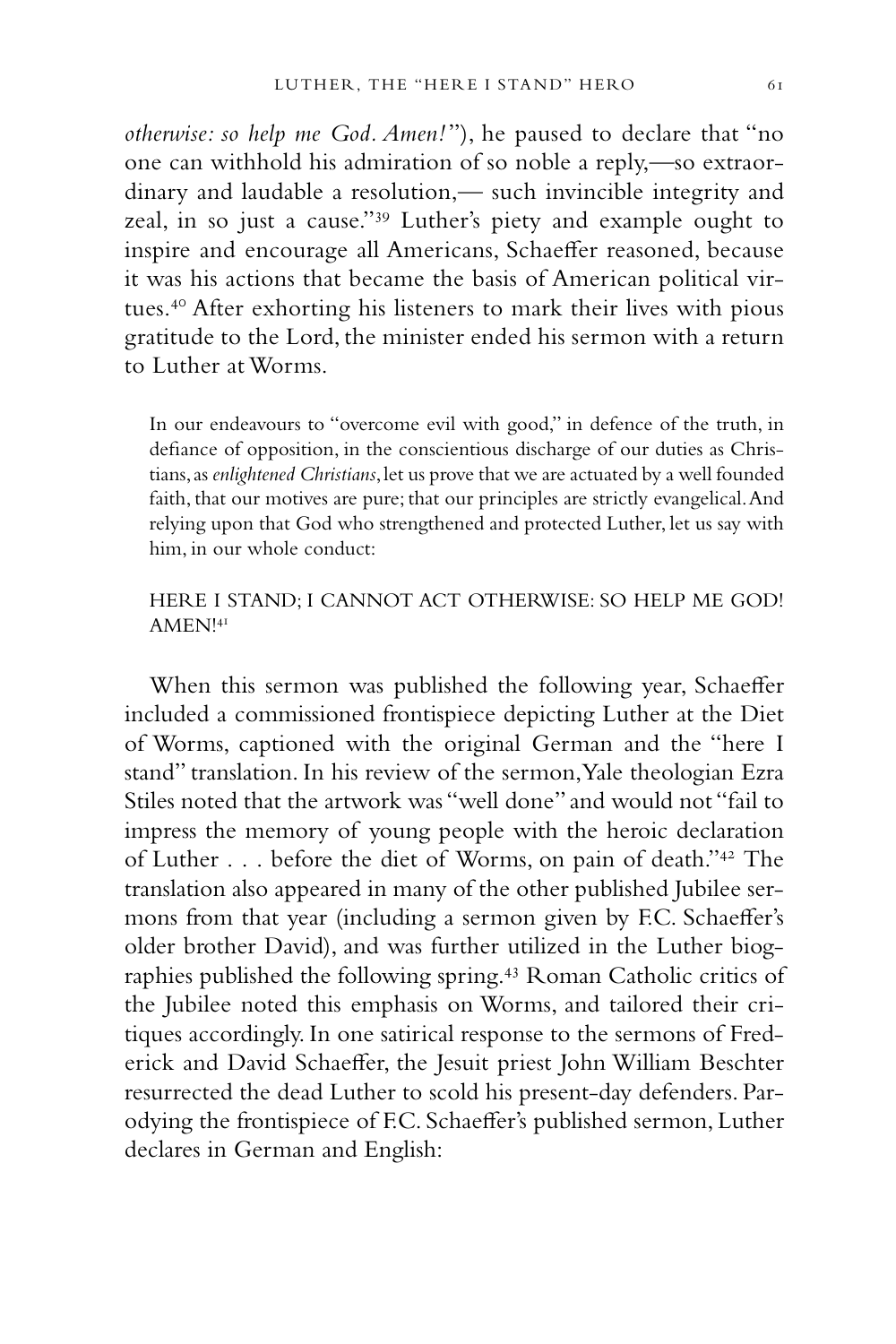Hier stehe ich, *(gegen euch, Herren Schoeffer,)* ich kann nicht anders: Gott helfe mir! Amen!

Here I stand, *(Against you Messerss Schoeffers,)* I cannot act otherwise: so help me God! Amen!

*M. Luther before the diet of Worms*<sup>44</sup>

After refuting every aspect of the Schaeffers' sermons, the resurrected Luther returns to the grave weighed down by his iniquity, sin, and rebelliousness, declaring "Here I yield; I cannot act otherwise: so help me God! Amen!"45

In summary, building on the popularization of Mosheim, Wesley, and Milner, the pan-Protestant Jubilee celebrations of 1817 gave even greater weight to Luther's declaration at Worms, interpreting his "here I stand" as the decisive victory of Christian liberty over Catholic tyranny.

### *The Universal Meaning of Luther*

As "here I stand" became the accepted English translation, the event and the Reformer both were invested with greater weight and meaning. Evangelicals continued to interpret Luther as the great champion of Protestant truth and individual conscience, while others began investing the Reformer's stand with non-religious meaning, even crediting him with the genesis of the modern world itself.

J.H. Merle d'Aubigné, a Swiss Protestant, furthered the evangelical strain of this development in his immensely popular *History of the Reformation*, which went through dozens of nineteenth-century editions in the United States and Britain.<sup>46</sup> For Merle, Luther was the paragon of emotional and spiritual confidence. The historian compared the Reformer's entrance at Worms with the triumphal entry of Christ at Jerusalem. Just as Christ prayed in the garden before his trial and crucifixion, so Luther—ever balanced and brave—prayed and weighed his words before his testimony. Composed before his accusers, Merle's Luther confidently faces the Diet and refuses to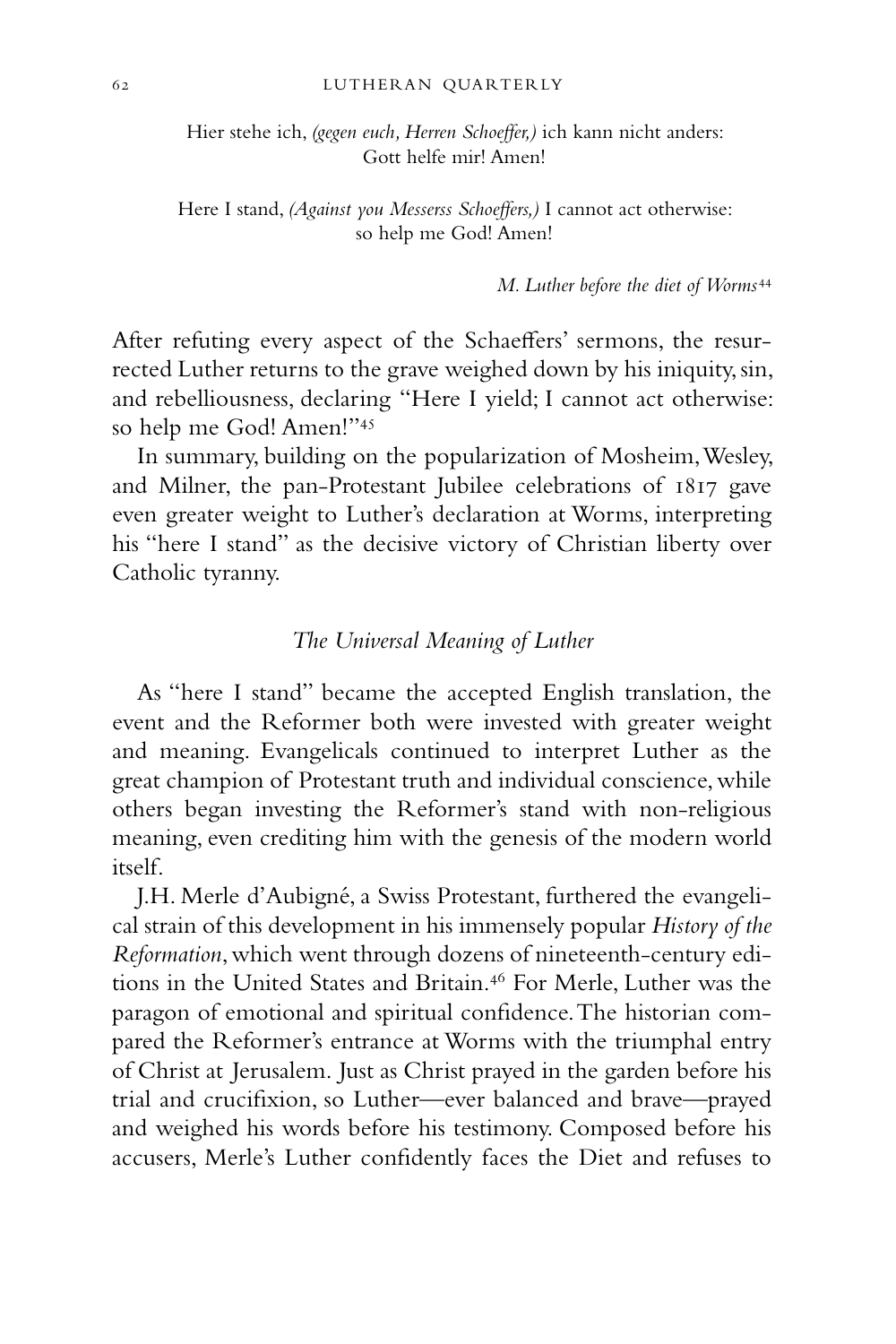recant: "Behold, here I stand, and I fear it is impossible for me to do otherwise; may God help me! Amen."47 For Merle and his readers, Luther's speech at Worms exemplified an idealized evangelicalism: pious, Christ-like, measured words, undergirded with a firm commitment to the gospel and the liberty of conscience. Later editions of the work confirmed the immense weight accorded to the event and to the "here I stand" translation by Merle. When the first American edition was printed in 1842, translator Henry White changed the line to "I stand here," and included the German original in a footnote.48 Subsequent editions of the White translations were "carefully revised" by Merle, and the Worms line was changed back to "here I stand."49 This edition also began including William Holl's engraving of a stately Luther, gazing upward and holding the Bible, with the caption "MARTIN LUTHER BEFORE THE DIET OF WORMS," even though the image is based on the 1530s full-body portraits from Lucas Cranach the Elder, which were not originally intended to portray the Reformer at Worms. The image underscored the notion that Worms was the central event of the Reformation, with Luther the great evangelical defender of scripture making his stand. Merle's description of Luther's speech is indicative of the kind of universal and historical meaning that had been absent fifty years previous.

Luther, constrained to obey his faith, led by his conscience to death, impelled by the noblest necessity, the slave of his belief, and under this slavery still supremely free, like the ship tossed by a violent tempest, and which, to save that which is more precious than itself, runs and is dashed upon the rocks, thus uttered these sublime words which still thrill our hearts at an interval of three centuries . . . This is the weakness of God, which is stronger than man. The empire and the Church on the one hand, this obscure man on the other, had met. God had brought together these kings and these prelates publicly to confound their wisdom. The battle is lost, and the consequences of this defeat of the great ones of the earth will be felt among every nation and in every age to the end of time.<sup>50</sup>

Multiple printings of Merle's *History of the Reformation* by the American Tract Society guaranteed that this vision of the Reformer as a champion for piety and a shaker of worlds would proliferate widely.<sup>51</sup>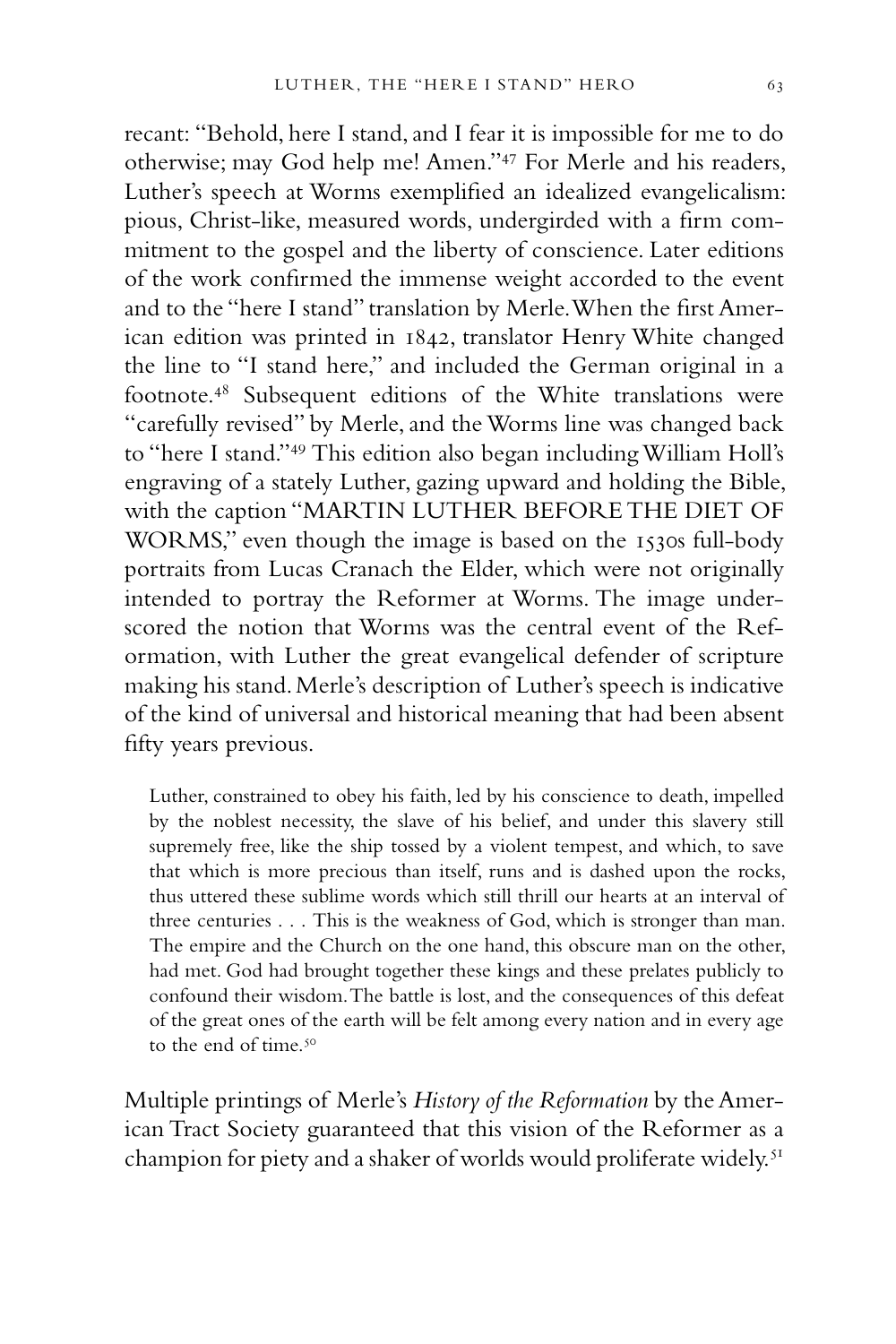Evangelicals saw Luther as *their* Reformer, his stand at Worms confirming the victory of their faith in the history of the world.

Evangelicals were not the only ones to claim Luther as their champion and Worms as a turning point in world history. Intellectuals, romantics, and free-thinkers also found in Luther a champion for their vision of an elevated humanity, and his stand at Worms was essential to this conception of the Reformer. The Scottish intellectual and deist Thomas Carlyle exalted Luther to the status of one of the "great men" in human history, and indeed, the progenitor of the modern world. In a speech given in 1840, Carlyle argued that Luther's appearance at the Diet of Worms ought to "be considered the greatest scene in Modern European History," the origin point "from which the whole subsequent history of civilisation takes its rise." The fate of all humanity rested on this Augustinian monk; thankfully, "Luther did not desert us." Luther's significance was not based on extravagant living, but on a quiet, simple, and abiding greatness.

I will call this Luther a true Great Man; great in intellect, in courage, affection and integrity; one of our most loveable and precious men. Great, not as a hewn obelisk; but as an Alpine mountain,—so simple, honest, spontaneous, not setting-up to be great at all; there fore quite another purpose than being great! Ah yes, unsubduable granite, piercing far and wide into the Heavens; yet in the clefts of it fountains, green beautiful valleys with flowers! A right Spiritual Hero and Prophet; once more, a true Son of Nature and Fact, for whom these centuries, and many that are to come yet, will be thankful to Heaven.<sup>52</sup>

Not content with portraying Luther as a mere champion of piety, Carlyle understood the Reformer to have inaugurated a higher form of human society. Democracy itself—the American and French Revolutions "lay there" in the Diet of Worms "in germ."<sup>53</sup> In this way, Luther was the first, and therefore the archetypical, modern man.

Inspired by Carlyle's portrayal of Luther, the American transcendentalist Ralph Waldo Emerson imagined the Reformer as the "Poet Prophet" who brought forth a new world. In this romantic vision, Emerson completely discounted Luther's theology (altogether "Jewish" and pre-modern, in his view). Instead, he emphasized the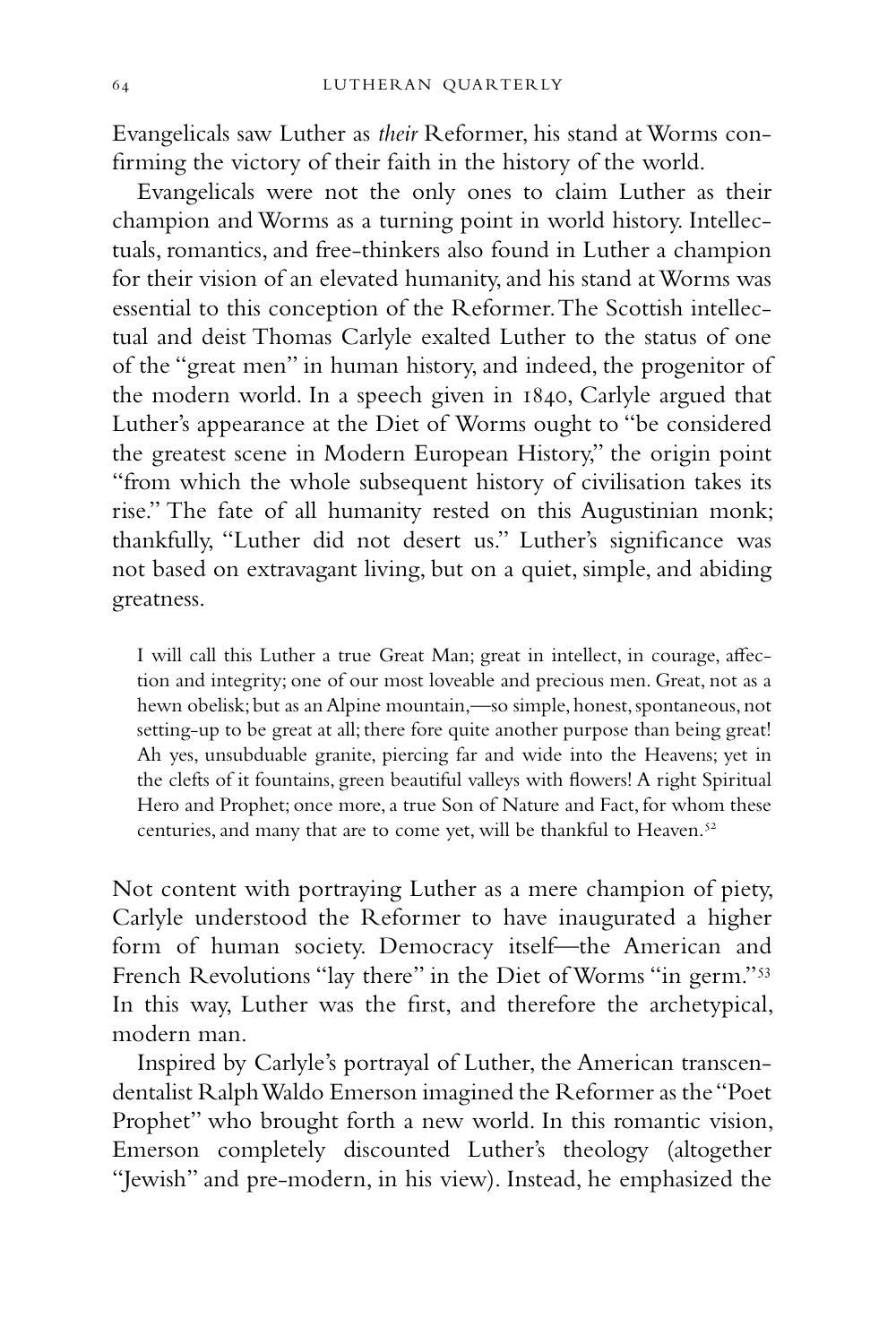Reformer's imagination, spirit, and character. Conscience and conviction, according to Emerson, required Luther to face the Diet of Worms.54 The genius of the Reformer led to a new "spiritual revolution by spiritual arms alone." This fact by itself would make Luther historically significant, but Emerson perceived a deeper import to the Reformer's worldview. Luther commanded a "perfect self-reliance . . . fearless in the face of enemies," tempered by soundness in both "head and heart." This unique combination of intellectual ferocity with love for family and neighbor made him "a sort of Adam, one of that class of standard men in which the unsophisticated humanity seems ever and anon to be reproduced in its first simplicity, as model and leader of new generations."55 Luther was a "fountain of strength," with no hint of self-division between his convictions and actions. In an "earnest age," he was "the most earnest man." He was an enraged and noble Poet "who did not write his visions in sonnets, but believed them, spoke them, and acted them, persuaded vast multitudes and many nations of their truth; and by the force of private thoughts (with an impulse that is yet far from being exhausted), he shook to the centre, not only the Ecclesiastical empire, but, as all religious Revolutions must, the whole fabric of tyranny in the world."<sup>56</sup> Although Emerson thought Luther to be entirely misguided in his theological convictions, he credited him and his actions with recreating human society with these impulses of self-reliance and human affection. As Carlyle and Emerson show, the weight of the "here I stand" moment was by no means exclusive to evangelical interpretations as a victory of the

Emerson's Luther found further literary expression in Hannah Farnham Lee's *Life and Times of Martin Luther* (1839). Lee was a Unitarian author, whose several books on the Reformation intimately connected the plight of early Protestants to a contemporary vision of the United States as a Protestant republic.<sup>57</sup> Like Emerson, Lee highlighted the non-doctrinal contributions of the Reformer. Although sometimes touted as the first American biography of Luther, *Life and Times* was more anti-Catholic novel than historical account. In her telling, Luther's epochal greatness was evident to all around him. He was the universal man, perfectly balanced in his intellect and

Protestant gospel over Catholic impiety.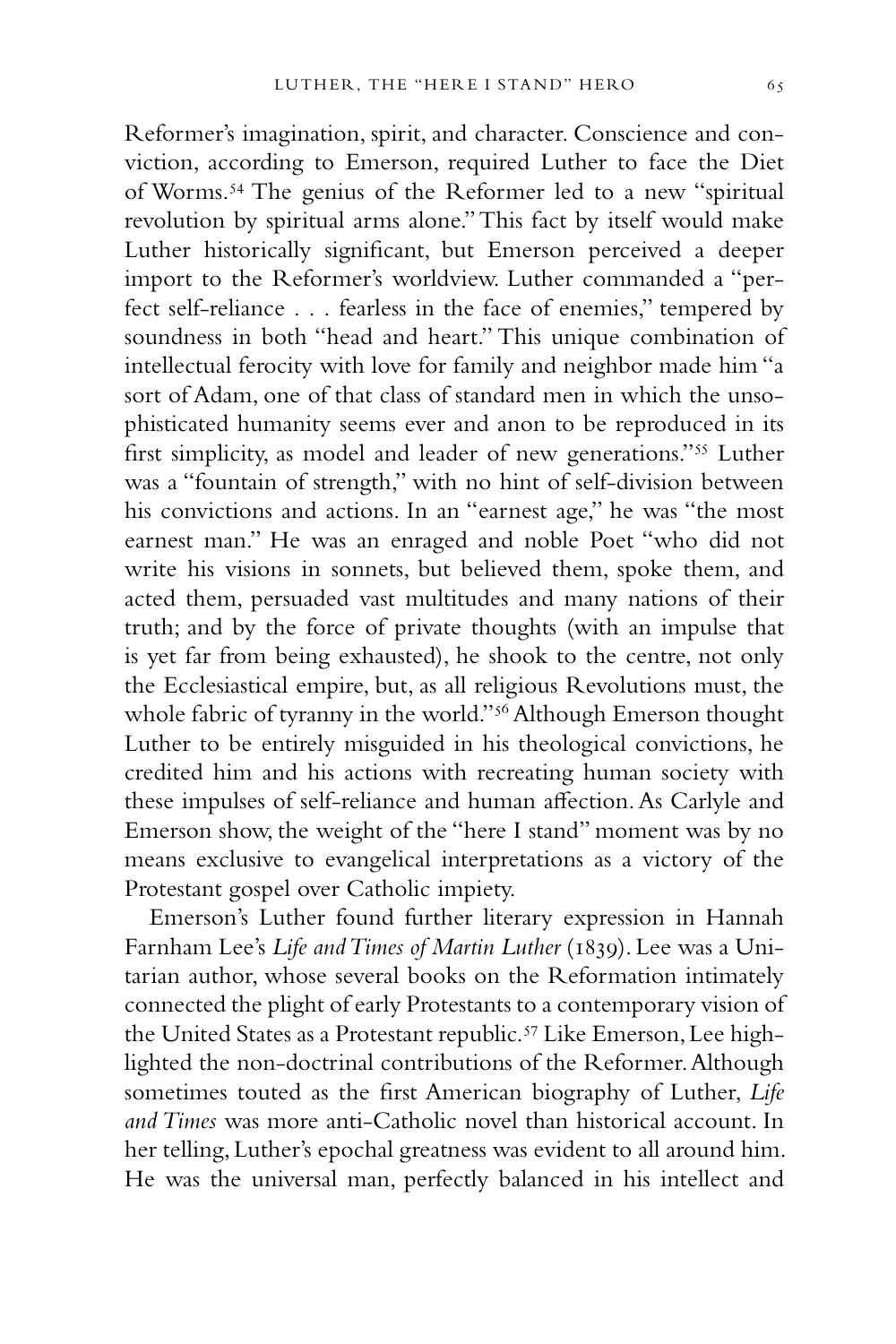affections, wisdom and piety. This perfection made Worms a tragic affair. The great man Luther, like Christ before him, was going to his certain death. As the poor monk shuffled through the crowds to face his judges, the throngs surround him in awe of his bravery, wisdom, and courage: "Never was there a human being more defenceless and unprotected . . . Never was a man who had warmer friends and more bitter enemies . . . History records no event more remarkable than this, that a poor, excommunicated monk should be thus received." Confident in his conviction, the monk declares "Here I stand; I cannot do otherwise, may God help me! amen." When his friends hear of the Emperor's plot to kill him (and the Reformer's subsequent kidnapping), "the streets and houses of Wittenberg were filled with wailing."<sup>58</sup> Even if Lee's Luther is religious (and very anti-Catholic), his universal appeal lies in his quiet and firm demeanor, capable of the greatest emotional bonds and intellectual pursuits. She portrays Wittenberg as an intellectual and egalitarian paradise. Luther is the paragon of romanticism: thoughtful, sublime, kind, and good-humored. As these examples from Lee, Emerson, and Carlyle show, the skeptical descendants of Gibbon and Hume had found their champion and a kind of genesis for the modern world at Worms.

## *Conclusion*

By no means ubiquitous, the "here I stand" translation dominated writings on Luther in the British and American press after 1840.<sup>59</sup> "Here I stand" became a compelling aspect of the Reformer's biography precisely because its implications could be adapted for various kinds of universal meanings. Disregarding the actual historical circumstances of the Diet, Luther could simultaneously be touted as the champion of democracy, evangelical religion, human rights, individualism, free thought, progress, and modernity. As the archetypical warrior against religious, political, and intellectual tyranny of any kind, Luther's appearance at Worms proved a malleable rhetorical weapon.

Alhough "here I stand" historical narratives could be employed toward different ends, all of these readings served to reinforce a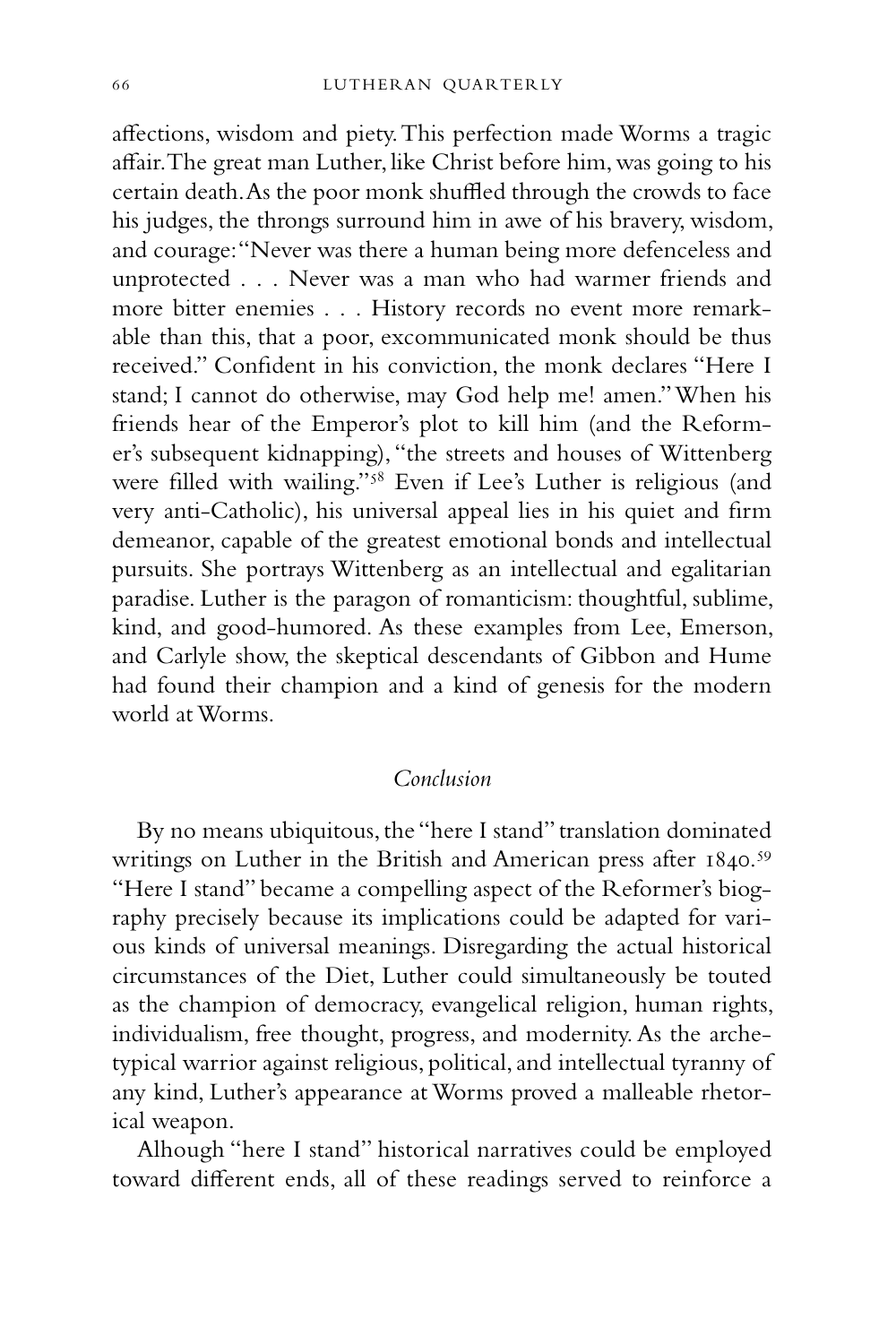larger historiography to which both Protestants and free-thinkers could subscribe. In all these narratives, Luther was interpreted as a figure of deep discontinuity with the medieval past. His piety, character, eloquence, and genius are in stark contrast to his Catholic context, making his stand that much more dramatic and poignant. Pinpointing the Diet of Worms as the beginning of modernity or a renewed biblical piety assumes an anti-Catholic notion of progress and historical development. Recent studies from John Lardas Modern and Joan Wallach Scott have underscored the symbiotic relationship between Protestantism and secularism in the nineteenth and twentieth centuries, and a similar dynamic marks the development of "here I stand" historiography.<sup>60</sup> While differing in the specifics of meaning, the evangelical and secular narratives of "here I stand" mutually reinforced each other's understanding of the fundamental shape of history, which bent toward an expansion of freedom, conscience, and civilization. In short, once the "here I stand" moment was understood as a generalized genesis of freedom from tyranny, it could then be employed as the beginning of any institution or movement in the English-speaking world. Luther could now take his role as the universal man embodying the ideals of contemporary piety, politics, manners, and virtues. This new meaning for *hier stehe Ich—*reinforced through repetition and largely divorced from the original impulses and motivations of the Reformer—bolstered the myth of Luther as a proto-American or proto-liberal. The "here I stand" translation was instrumental in this process of English-speakers conceiving of a Luther in their

own image.

#### **NOTES**

1. *Acta et res gestae, D. Martini Lutheri* ([Strasbourg]: Johann Schott, 1521), 12–13.

2. "Acta comparationis Lutheri in Diaeta Wormatiensi," in *D. Martin Luthers Werke*, Kritische Gesamtausgabe, 57 vols. Eds. J.F.K. Knaake et al. (Weimar: Bôhlau, 1883ff.), 7:838.9.

3. Phillipp Melanchthon, *Historia de vita et actis reueren dissimmi uiri D. Martini Lutheri*  ([Frankfurt am Main]: Dauiduem Zephelium, 1562), 50.

4. For a recent consideration of Luther's appearance at Worms, see Theodor Dieter, "Another Quincentennial: The Diet and Edict of Worms (1521)," *Lutheran Quarterly* 35  $(2021): I-I7.$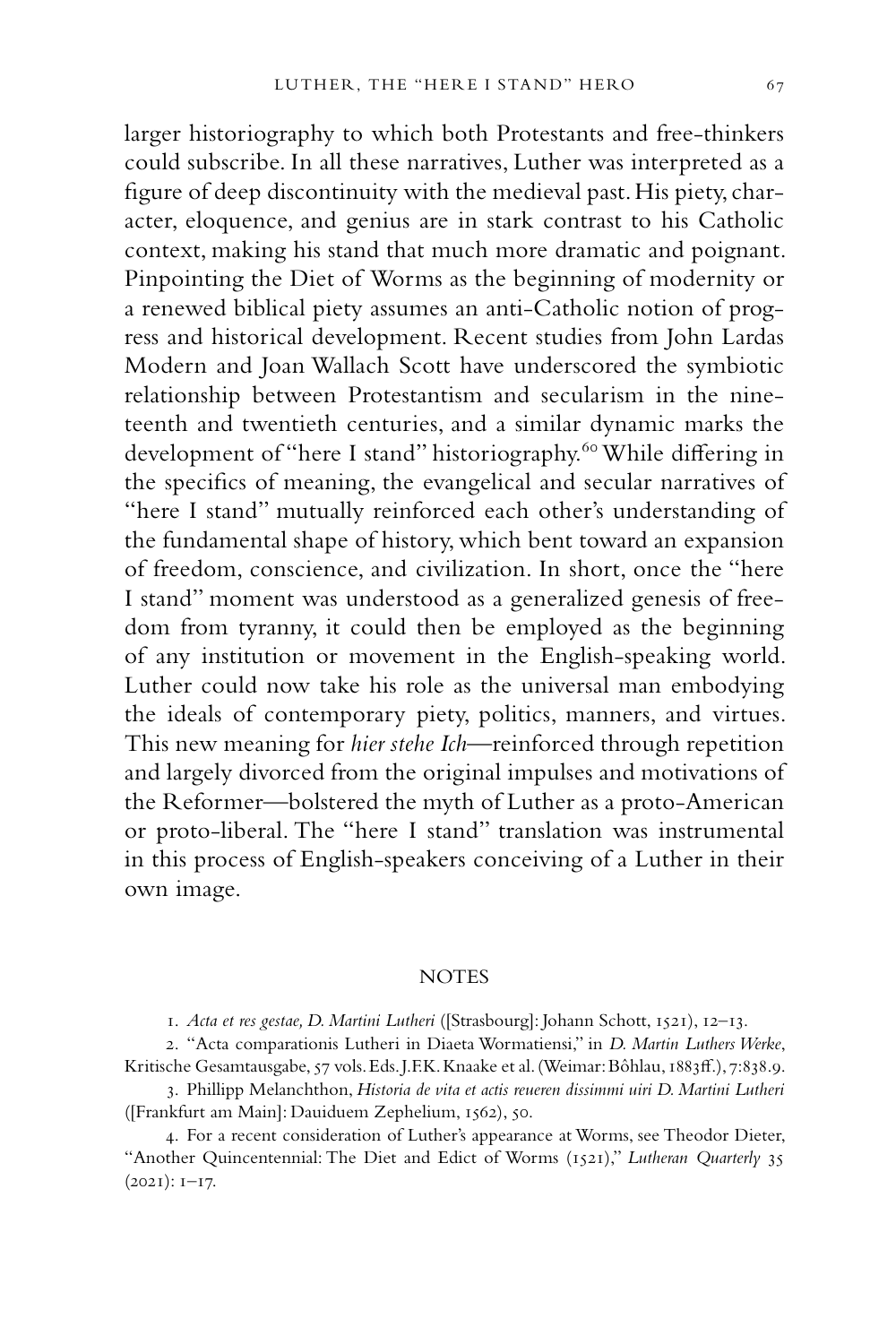5. Roland H. Bainton, *Here I Stand: A Life of Martin Luther* (Nashville, Tenn.: Abingdon Press, 1978); Eric Metaxas, *Martin Luther: The Man Who Rediscovered God and Changed the World* (New York: Penguin, 2017), 218.

6. Hartmut Lehmann, *Martin Luther in the American Imagination*, American Studies, A Monograph Series 63 (Munich: Wilhelm Fink Verlag, 1988); Christine Helmer, *How Luther Became the Reformer* (Louisville, Kent.: Westminster John Knox Press, 2019); Thomas Albert Howard, *Remembering the Reformation: An Inquiry into the Meanings of Protestantism* (Oxford: Oxford University Press, 2016); Peter Marshall, *1517: Martin Luther and the Invention of the Reformation* (Oxford: Oxford University Press, 2017).

7. Philipp Melanchthon, *A Famous and Godly History* (London: John Awdely, 1561), 66.

8. Johannes Sleidan, *A Famouse Cronicle of oure time, Called Sleidanes Commentaries concerning the state of religion and common wealth, during the raigne of the Emperour Charles the fift*, trans. Ihon Daus (London: Ihon Daye, 1560), 30.

9. On Foxe's reception of Luther, see Lehmann, *American Imagination*, 23.

10. John Foxe, *Acts and Monuments*, 4th ed. (London: John Day, 1583), 851.

11. On Foxe's reception in early America, see Heike Jablonski, *John Foxe in America: Discourses of Martyrdom in the Eighteenth- and Nineteenth-Century United States* (Paderborn: Verlag Ferdinand Schöningh, 2018).

12. Melchior Adam, *The Life and Death of Dr. Martin Luther*, trans. Thomas Hayne (London: I.L. for John Stafford, 1641), 37–38.

13. John Bale, *The Pageant of the Popes*, trans. J. Studley (London, 1574).

14. Patrick Simon, *The Historie of the Church* (London: John Dawson for John Bellamie, 1624), 173; Samuel Clarke, *The Marrow of Ecclesiastical History* (London: T.V., 1654), 234–36; Alexander Petrie, *A Compendious History of the Catholick Church*, vol. 2 (The Hague: Adrian Vlack, 1657), 71; Christopher Ness, *A Compleat and Compendious Church-History* (London: T.H., 1680), 470; Pierre Jurieu, *The History of the Council of Trent* (London: J. Heptinstall, 1684), 8–9.

15. Gilbert Burnet, *History of the Reformation of the Church of England*, vol. 1 (London: T.H. for Richard Chiswell, 1679), 30–32.

16. Entry for "*Martin (Luther)"* in Louis Moreri, *The Great Historical, Geographical, and Poetical Dictionary* (London: 1694).

17. Peter Bayle, *The Dictionary Historical and Critical of Mr. Peter Bayle* (London: J. Bettenham, 1735), 934–54.

18. Melanchthon, *A Famous and Godly History*, 52.

19. Alec Ryrie has noted that the story was so popular that it became a "mere cliche" in English homiletics. See his "The Afterlife of Lutheran England," in *Sister Reformations: The Reformation in Germany and In England*, ed. Dorothea Wendebourg (Tübingen: Mohr Siebeck, 2010), 217–19. For a representative sample of sermons appealing to this story, see Sampson Price, *Londons Warning by Laodicea's Luke-Warmnesse* (London: T. Snodham, 1613), 31; Robert Bolton, *Instructions for a Right Comforting* . . . (London: Felix Kyngston, 1631), 17; Zachary Boyd, *The Sword of the Lord and of Gideon* (Glasgow: George Anderson, 1643), 64–65; John Sheffield, *The Hypocrites Ladder, or Looking-Glasse* (London: R. I. For Thomas Newberry, 1657), 260; Samuel Willard, *The Child's Portion, or, The Unseen Glory of the Children of God* (Boston: Samuel Green, 1684), 223; A Minister of Christ, *God's Voice to Christendom, or, Alarum to Europe by the Remarkable Earthquakes* (Edinburgh, 1693), 17.

20. Martin Luther, *Contra Henricum Regel Angliae* (Wittenberg, 1522), 39.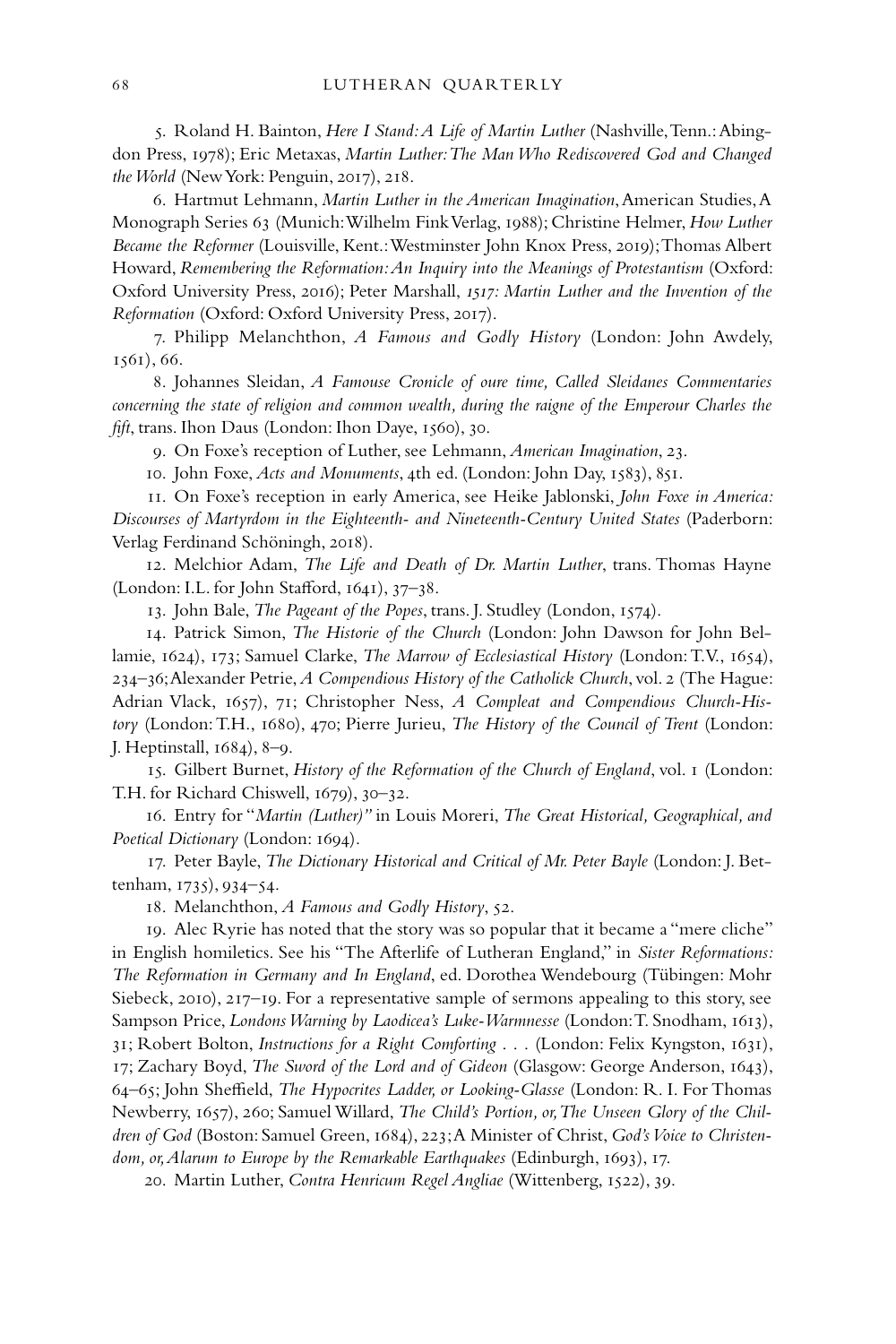21. See William Rainolds, *A Refutation of Sundry Reprehensions* . . . (Paris: 1583), 42; Matthew Kellison, *A Survey of the New Religion* (Rheims: Laurence Kellam, 1603), 67–68; Edward Maihew, *A Treatise of the Groundes of the Old and Newe Religion* (England, 1608), 36; Humphrey Leech, *Dutifull and Respective Considerations upon Foure Severall Heads of Proofe and Triall in Matters of Religion* (Saint-Omer, UK: English College Press, 1609), 77–78; Lawrence Anderton, *The Progenie of Catholics and Protestants* (Rouen: The Widow of Nicholas Courant, 1633), 5; William Collins, *Missa Triumphans* (Leuven, 1675), 310–11.

22. Thomas Mall, *A Cloud of Witnesses, or, The Sufferers Mirrour* . . . (London: Robert Boulter, 1665), 141.

23. Mall, *Sufferers Mirrour*, 150.

24. See Francis Beaumont, *The Maides Tragedy* (London: Nicholas Okes, 1619), 75; Francis Beaumont, *Phylaster* (London: Thomas Walkey, 1620), 42; J.D. Gent, *The Strange Discovery: A Tragi-Comedy* (London: Edward Griffen, 1640), 86; J.D. Gent, *The Knave in Graine* (London: John Oakes, 1640), 89; Francis Beaumont, *Comedies and Tragedies* (London: Humphrey Robinson, 1647), 8, 43; Leonard Willan, *Astræa, or True Love's Mirror: A Pastoral*  (London: R. White, 1651), 7; Henry Killigrew, *Pallantus and Eudroa: A Tragedy* (London: John Hardestry, 1653), 41; Philip Massinger, *Three New Playes* (London: Humphrey Moseley, 1655), 43.

25. William Shakespeare, "Hamlet," in *The Complete Works*, 2nd ed., eds. Stanley Wells, Gary Taylor, John Jowett, William Montgomery (Oxford: Oxford University Press, 2005), 4.3.15–25.

26. Steve Sohmer, "Certain Speculations on *Hamlet*, the Calendar, and Martin Luther," *Early Modern Literary Studies* 2, no. 1 (1996): 1–51; Tibor Fabiny, "The 'Strange Acts of God': The Hermeneutics of Concealment and Revelation in Luther and Shakespeare," *Dialog: A Journal of Theology* 45, no. 1 (Spring 2006): 44–54; Risto Saarinen, "Luther the Urban Legend," in *The Global Luther: A Theologian for Modern Times*, ed. Christine Helmer (Minneapolis: Fortress, 2009), 18–22; Edward T. Oakes, SJ, "*Hamlet* and the Reformation: The Prince of Denmark as 'Young Man Luther,'" *Logos: A Journal of Catholic Thought and Culture* 13, no. 1 (Winter 2010): 53–78; Eamon Duffy, *Saints, Sacrilege and Sedition: Religion and Conflict in the Tudor Reformations* (New York: Bloomsbury, 2012), 233–53; Brigid Brady, "Allusions to Wittenberg, the Four Last Things, and the Character of Hamlet, Prince of Denmark," in *Literature of Luther: Receptions of the Reformer*, ed. A. Edward Wesley and J. Christopher Edwards (Eugene, Oreg.: Pickwick, 2014), 174–81; Lee Oser, "Free Will in *Hamlet?*: Shakespeare's Struggle with the Issues of the Great Debate between Erasmus and Luther," *Christianity & Literature* 67, no. 2 (March 2018): 253–67.

27. William Shakespeare, "The First Part of the Contention of the Two Famous Houses of York and Lancaster," in *Complete Works*, 5.3.24–27; Shakespeare, "The True Tragedy of Richard Duke of York and the Good King Henry the Sixth," in *Complete Works*, 2.2.95–97.

28. Shakespeare, "1 Henry IV," in *Complete Works*, 2.5.442–44. For an interpretation of Falstaff as a focal point for Shakespeare's reckoning with the fall of British Catholicism, see Joshua Avery, "Falstaff's Conscience and Protestant Thought in Shakespeare's second Henriad," *Renascence: Essays on Values in Literature* 65, no. 2 (March 2018): 253–67.

29. Edward Gibbon, *The History of the Decline and Fall of the Roman Empire*, vol. 5 (London: W. Strahan, 1781), 536–40. Hume was much less willing to give Luther any credit in the shaping of the modern world, regarding the Reformer as a narcacisstic firebrand, hungry for religious authority over his followers. Both the man and his movement were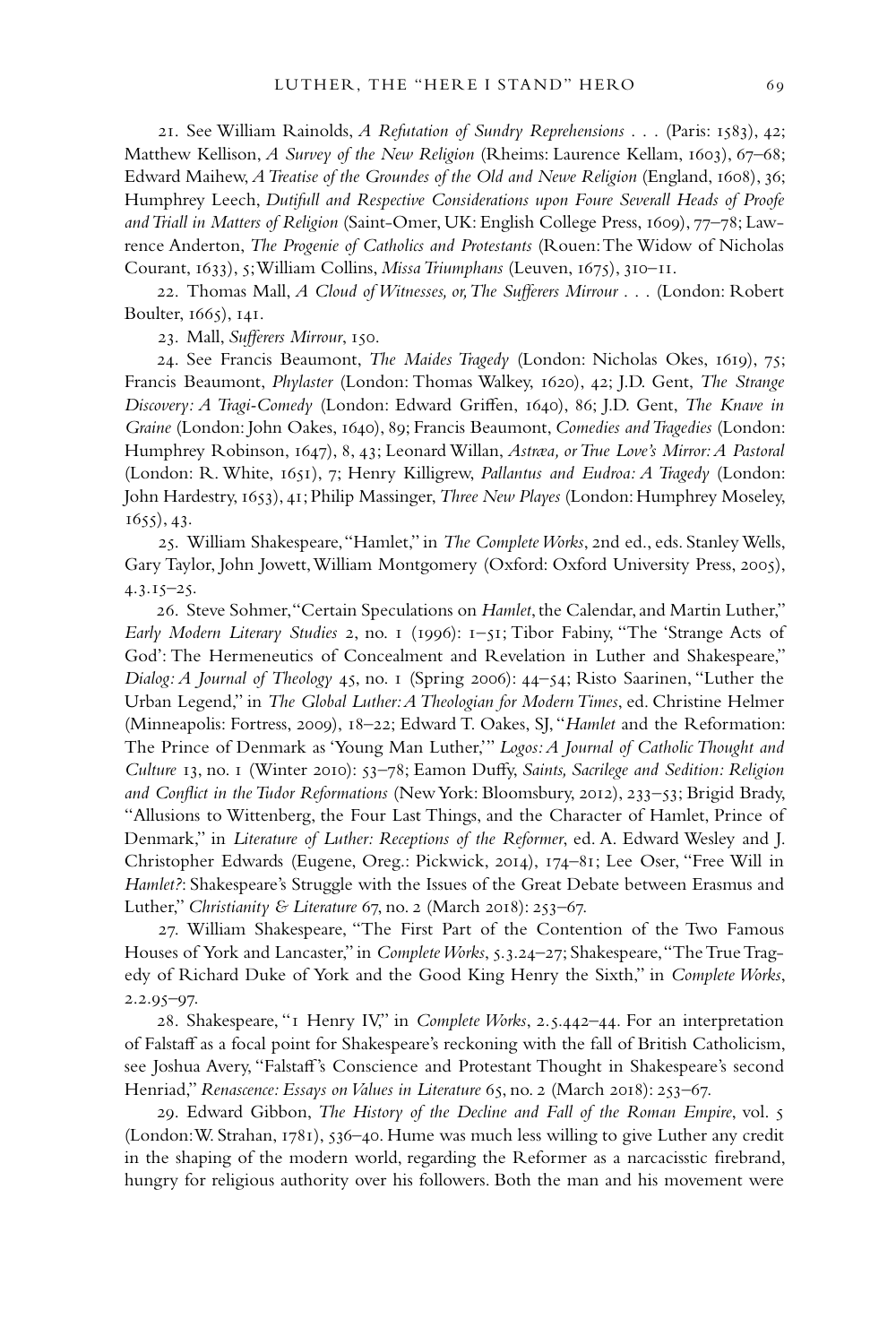marked by "vehemence, declamation and a rude eloquence," rather than with "reason and reflection." David Hume, *The History of England, From the Invasion of Julius Caesar to the Revolution in 1688*, vol. 4 (London: T. Cadwell, 1770), 39–42.

30. William Robertson, *History of the Reign of the Emperor Charles V*, vol. 2 (London: W. and W. Strahan, 1769), 121–23.

31. Mark Towsey, *Reading History in Britain and America, c. 1750–1840* (Cambridge: Cambridge University Press, 2019).

32. John Lawrence Mosheim, *An Ecclesiastical History, Ancient and Modern*, vol. 4, trans. Archibald Maclaine (London: T. Cadwell, 1790), 55–56.

33. See Maclaine's footnote in Mosheim, *Ecclesiastical History*, vol. 4, 57–58; on Mosheim's veneration of Luther, see Lehmann, *American Imagination*, 94–98.

34. "The Life of Martin Luther," *The Arminian Magazine* 1, no. 4 (April 1778): 173. Replicated and paraphrased in "The Life of Philip Melanchthon," *Magazine of the Wesleyan Methodist Church* 20 (1797): 504. "He concluded by pronouncing these memorable words: '*Here I stand: I can do no otherwise: God help me! Amen*.' Persisting in this answer, he withdrew. How wonderful are the energies of the human mind when under the powerful influence of the Holy Spirit!"

35. Joseph and Isaac Milner, *The History of the Church of Christ*, vol. 4 (Cambridge: Cambridge University Press, 1809), 540. On the importance of Milner's *History* for American readings of Luther, see Lehmann, *American Imagination*, 44–46.

36. Ernest Lewis Hazelius, *Life of Dr. Martin Luther: Together with Extracts of His Writings on Several Religious Subjects* (New York: James Oram, 1813), 68–69; Joseph Priestley, *A General History of the Christian Church, From the Fall of the Western Empire to the Present Time*, vol. 2 (Northumberland, Penn.: Andrew Kennedy, 1802), 204–19.

37. "Here I stand, it is impossible for me to act otherwise." Alexander Bower, *The Life of Luther, With an Account of the Early Progress of the Reformation* (London: P. Baldwin, 1813), 166; "He added these German words, '*Hier stene* [sic] *ich; ich kan nicht anders: Gott helfe mir! Amen.' That is, Here I stand: I can do no otherwise: God help me! Amen*." Richard Reece, *Compendius Martyrology*, vol. 2 (London: Thomas Cordeux, 1813), 20; "Here I stand. I cannot do otherwise. May God help me. Amen." Joseph and Isaac Milner, *The History of the Church of Christ, from the Days of the Apostles, to the year 1551*, ed. Jesse Townsend (Utica, N.Y.: Camp, Merrell & Camp, 1816), 529. For the enduring popularity of Milner, see Paul Gutacker, "Joseph Milner and His Editors: Eighteenth- and Nineteenth-Century Evangelicals and the Christian Past," *Ecclesiastical History* 69, no. 1 (2018): 86–124.

38. Rebecca Eaton, *An Abridgment of Milner's Church History for the Use of Schools and Private Families* (Andover, Mass.: Flagg and Gould, 1817), 250–52.

39. Frederick Christian Schaffer, "*The Blessed Reformation": A Sermon Preached in St. Paul's Church, In the City of New York, On the 31st of October, 1817* (New York: Kirk & Mercein, 1817), 25. Emphasis in original. For the Reformation Jubilee in America, see Lehmann, *American Imagination*, 78–81; Howard, *Remembering the Reformation*, 56–57.

40. "We revert to a new era, which, three hundred years ago, dawned upon the world. To this day even its effulgence beams, whenever religious light and liberty exist . . . we behold the conquest of the true "Rights of Man" over diabolical intolerance . . . The Spiritual blessings, the moral light, the *religious* and *political liberty* which WE so eminently enjoy . . . may be traced to the day which on this occasion we are assembled to celebrate, as the harbinger of such great advantages, as the precursor of such inestimable blessings." Schaeffer, *Blessed Reformation*, 6–8.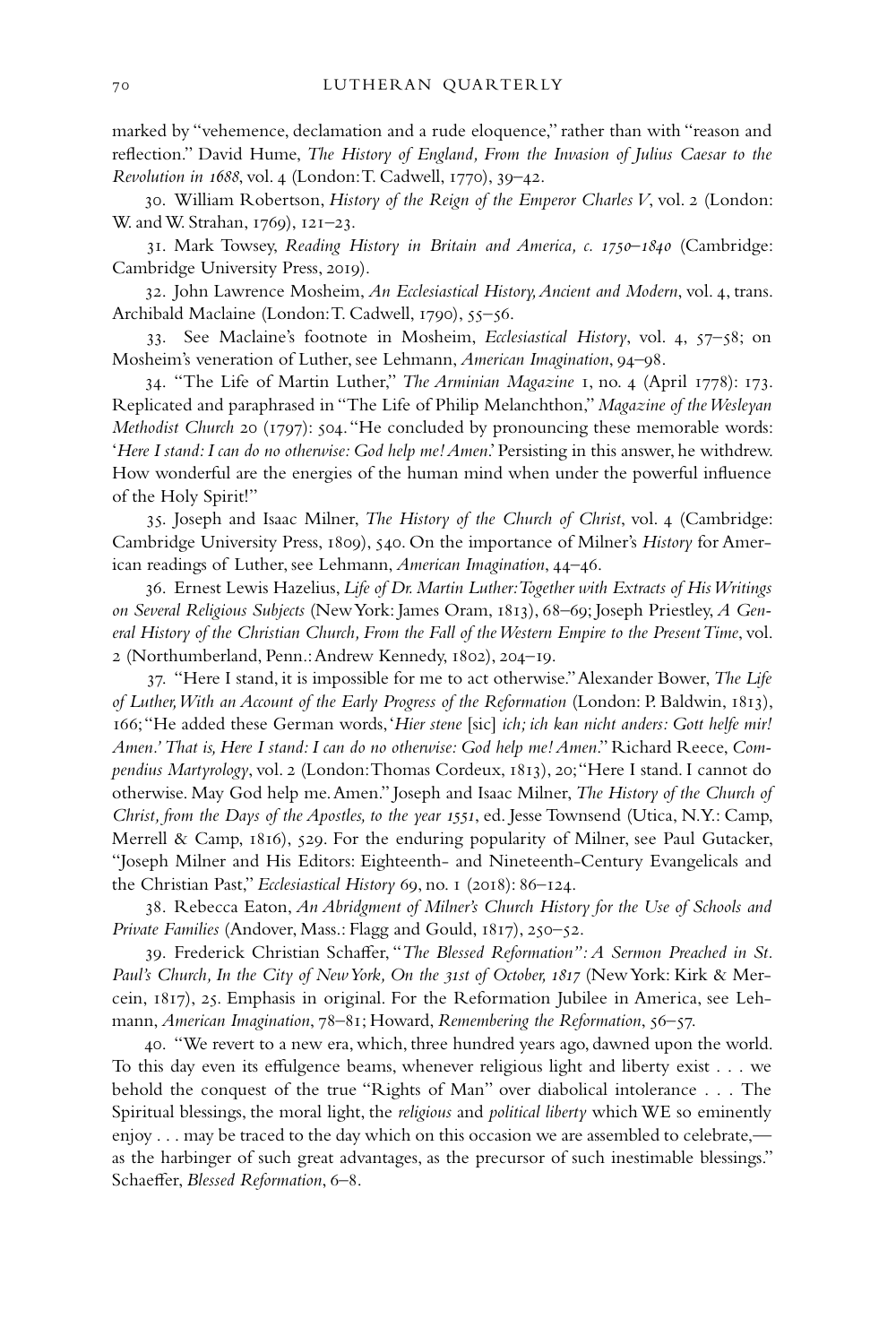41. Schaeffer, *Blessed Reformation*, 35. Emphasis in original.

42. Ezra Stiles, "Article X.," *The Quarterly Theological Review* 1, no. 3 ( July 1818): 439.

43. "Here I stand, I cannot act otherwise: so help me God, Amen." David Frederick Schaeffer, *Historical Address Commemorative of the Blessed Reformation, Commenced by Dr. Martin Luther on the 31st October, A. D. 1517* (Fredericktown, Mary.: Wm. B. Burke, 1818), 14; "HERE I STAND, I CANNOT DO OTHERWISE. GOD HELP ME. AMEN." Gottlieb Shober, *A Comprehensive Account of the Rise and Progress of the Blessed Reformation of the Christian Church* (Baltimore, Mary.: Schaeffer & Maund, 1818), 50–51; "Here I stand. I cannot do otherwise, so help me God! Amen!" John Frederick William Tischer, *The Life, Deeds and Opinions of Dr. Martin Luther*, trans. John Kortz (Hudson, N.Y.: Samuel W. Clark, 1818), 34.

44. Title page of John William Beschter, "*The Blessed Reformation*": *Martin Luther, Portrayed by Himself, contrasted with Martin Luther, Portrayed by the Rev. Messrs. Shoeffers* (Philadelphia: Bernard Dornin, 1818).

45. Beschter, *Blessed Reformation*, 94.

46. For an analysis of Merle's contribution to historical study of the Reformation, see John B. Roney, *The Inside of History: Jean Henri Merle d'Aubigné and Romantic Historiography* (Westport, Conn.: Greenwood Press, 1996); Lehmann, *American Imagination*, 53.

47. J.H. Merle d'Aubigné, *History of the Great Reformation in the Sixteenth Century*  (London: Ward, Lock, & Co., 1835), 441.

48. J.H. Merle d'Aubigné, *History of the Reformation of the Sixteenth Century*, vol. 2, [trans. Henry White] (New York: Robert Carter, 1842), 236.

49. J.H. Merle d'Aubigné, *History of the Reformation of the Sixteenth Century*, vol. 2, trans. Henry White (New York: Robert Carter, 1847), 249. Compare with the "here I stand" translation in the Scottish edition, J.H. Merle d'Aubigne, *History of the Reformation in the Sixteenth Century*, vol. 1, trans. David Dundas Scott (Glasgow: Blackie and Sons, 1846), 623.

50. D'Aubigné, *History of the Reformation*, vol. 2, (New York: Robert Carter, 1847), 249.

51. J.H. Merle d'Aubigné, *History of the Reformation of the Sixteenth Century*, vol. 2, trans. Henry White (New York: American Tract Society, 1850).

52. Thomas Carlyle, *On Heroes, Hero-Worship and the Heroic in History* (London: Chapman and Hall, 1840), 131.

53. Carlyle, *On Heroes*, 124–25. Carlyle's rendering of "here stand I" is unique and stems from his 1831 article on Luther's hymn *A Mighty Fortress.* Carlyle believed that the hymn had been conceived by the reformer in the midst of Worms, and therefore he took a more lyrical approach in translating Luther's line, making it rhyme: "Here stand I, I cannot otherwise." See Thomas Carlyle, "Luther's Psalm," in *Carlyle's Complete Works: Critical and Miscellaneous Essays*, vol. 2, (Boston: Estes and Lauriat, 1885), 109–10.

54. Citing Carlyle's poetic rendering, Emerson translated the end of the speech as "Here stand I, I cannot otherwise." Ralph Waldo Emerson, "Martin Luther," in *The Early Lectures of Ralph Waldo Emerson*, vol. 1, *1833–1836*, ed. Stephen E. Whicher and Robert E. Spiller (Cambridge, Mass.: Harvard University Press, 1959), 125–26. For a consideration of Emerson's reception of Luther, see Lehmann, *American Imagination*, 66–69.

55. Emerson, "Martin Luther," 136–38.

56. Emerson, "Martin Luther," 140–41.

57. On Lee's historical fiction, see Nina Baym, *American Women Writers and the Work of History, 1790–1860* (New Brunswick, N.J.: Rutgers University Press, 1995), 55.

58. Hannah Farnham Lee, *The Life and Times of Martin Luther* (Boston: Hilliard, Gray, and Company, 1839), 110–15.